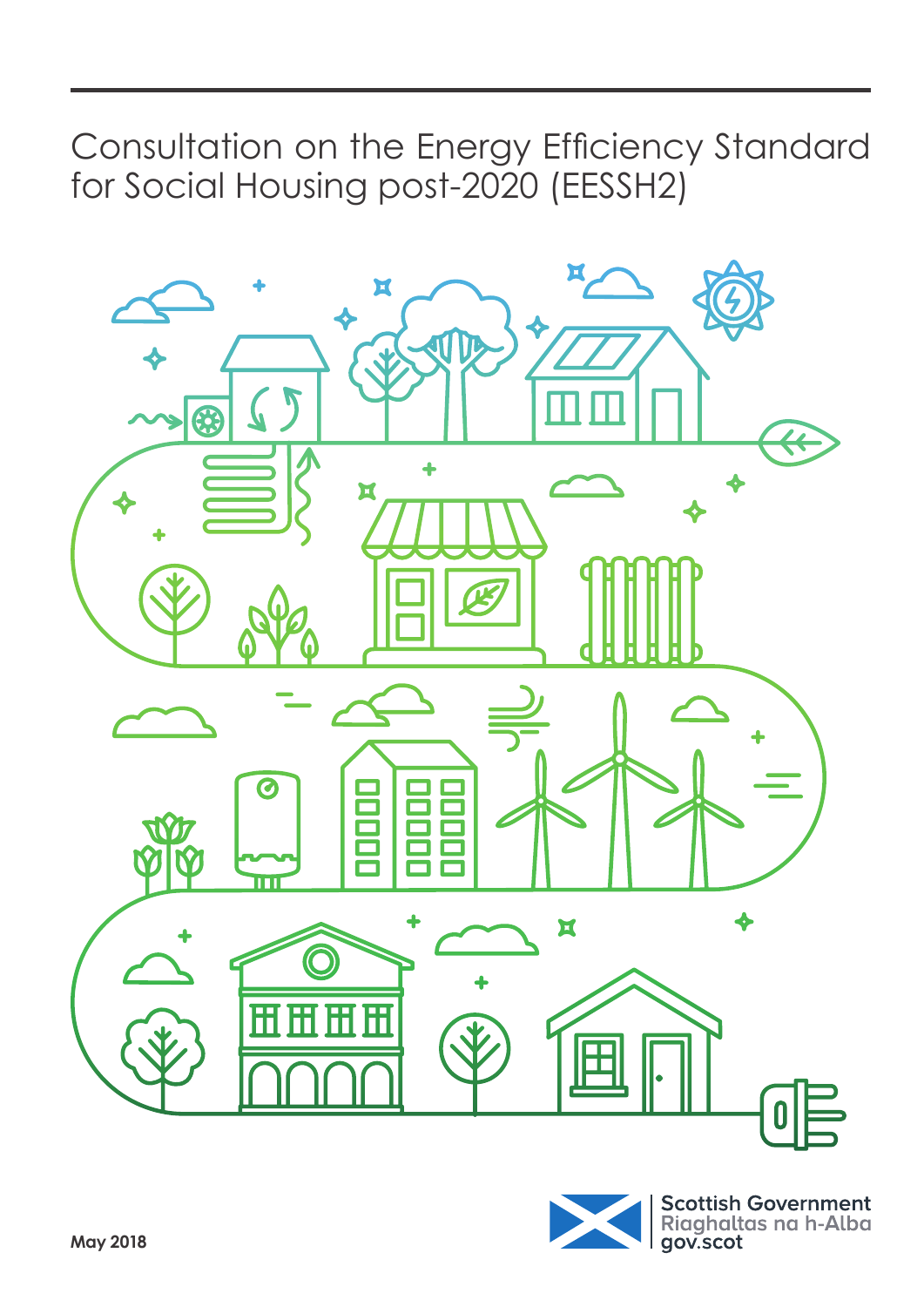# Ministerial Foreword



The Scottish Government wants all our homes to be warmer, greener and more efficient, and is committed to ensuring that everyone in Scotland, no matter their financial situation, has access to good quality housing that they can afford to heat.

Social landlords have made significant improvements to the quality of the 600,000 homes they let to tenants in Scotland. Between 2004 and 2015 they invested an estimated £4bn to meet the energy efficiency and other elements of the Scottish Housing Quality Standard to make sure that more tenants live in warmer, safer and drier homes. Landlords are currently working towards the first milestone of the Energy Efficiency Standard for Social Housing, and three-quarters of their homes have already been brought up to that standard.

However, despite the reductions in fuel poverty levels we have seen in recent years, it is unacceptable that 200,000 social rented households are still in fuel poverty, struggling with unaffordable energy costs to heat their homes. We are determined to remove poor energy efficiency as a driver for fuel poverty,

and we also have ambitious targets for climate change emissions reductions, and for our homes to be carbon neutral as far as practical. That requires action across all tenures of housing. Raising the standard for social housing is part of a wider programme of change to deliver energy efficiency and low carbon heat. In parallel with this consultation, we are also consulting on our Energy Efficient Scotland Programme, which brings together all of the Scottish Government's work to improve the energy efficiency of our buildings under one long-term programme. Social landlords have already made encouraging progress on energy efficiency, but in providing housing for some of our more vulnerable and disadvantaged citizens, it is only right that the social housing sector should go further and faster on this path.

In this consultation we are asking for your views on proposals for new milestones for the Energy Efficiency Standard for Social Housing. No doubt these will be challenging, but it is a challenge we should embrace.

I would like to thank the landlords and other stakeholders who helped to develop these proposals, and I look forward to continued positive engagement with the sector, and hearing your views, on the important issues in this consultation.

KEVIN STEWART MSP Minister for Housing and Local Government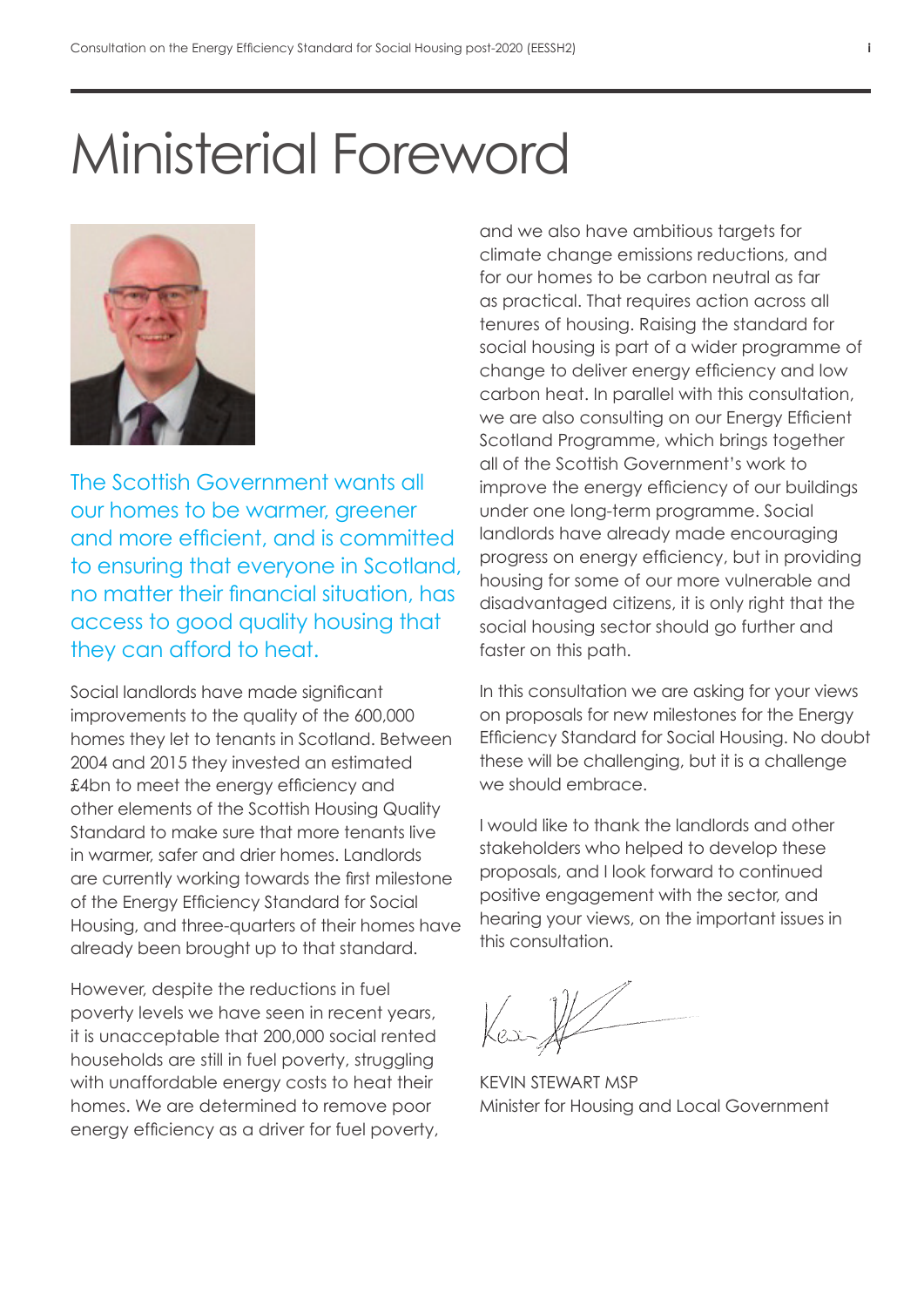# **EXECUTIVE SUMMARY**

- 1. This consultation seeks views on the Energy Efficiency Standard for Social Housing post-2020 (EESSH2). Through the work of the EESSH Review, a new milestone has been agreed for consultation, proposing to maximise the number of homes in the social rented sector attaining Energy Performance Certificate (EPC) Energy Efficiency (EE) Rating B (hereafter referred as EPC B) by 2032.
- 2. This will be supported by: a formal opportunity for review proposed for 2025 to assess progress and consider the introduction of air quality and environmental impact elements to the 2032 milestone; and a minimum standard that no social housing should fall below EPC D. A longer term vision is also proposed for 2040, whereby poor energy efficiency has been removed as a driver for fuel poverty and all social housing is carbon-neutral as far as reasonably practical.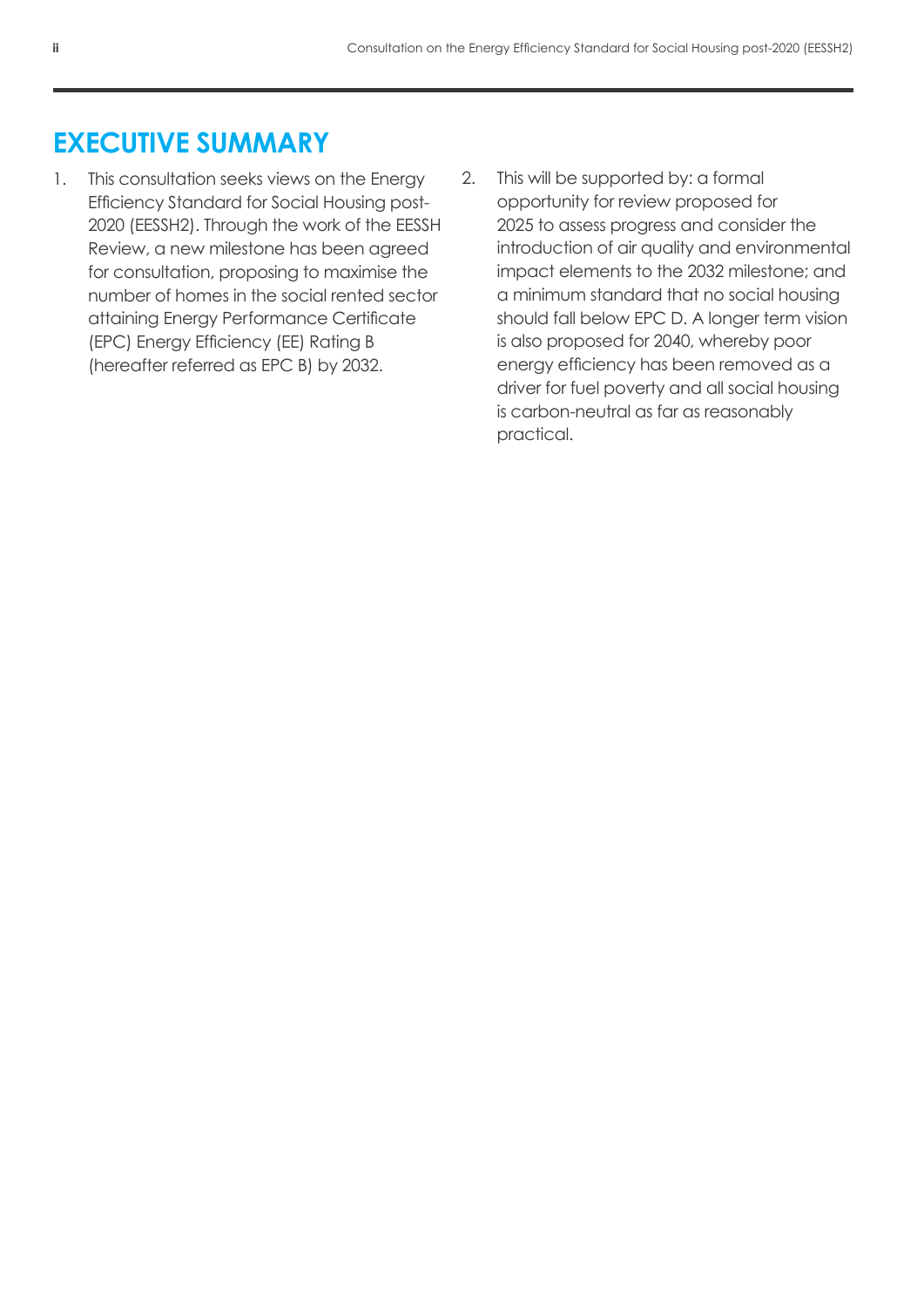# **Contents**

| <b>Part One: Background</b>                              | 1              |
|----------------------------------------------------------|----------------|
| <b>EESSH 2020</b>                                        |                |
| <b>EESSH Review</b>                                      | $\overline{2}$ |
| <b>Energy Efficient Scotland</b>                         | 3              |
| <b>Fuel Poverty</b>                                      | 4              |
| Climate Change Ambition                                  | 4              |
| Air Quality                                              | 5              |
|                                                          |                |
| <b>Part Two: Proposed Standard</b>                       | 6              |
| <b>EESSH2: Proposed Trajectory</b>                       | 6              |
| Overview of the Proposals for EESSH2                     | 7              |
| 2032 Milestone                                           | 7              |
| 2025 Review and Additional Factors in the 2032 Milestone | 9              |
| Minimum Standard                                         | 11             |
| Exemptions                                               | 11             |
| Use of New Technology                                    | 13             |
| 2040 Vision                                              | 13             |
| <b>Part Three: Financial Implications</b>                | 14             |
| Methodology                                              | 14             |
| <b>Attainment Rates and Costs</b>                        | 17             |
| <b>Benefits</b>                                          | 19             |
| Funding                                                  | 20             |
| <b>Part Four: Impact Assessments</b>                     | 23             |
| <b>Part Five: How to Respond</b>                         | 24             |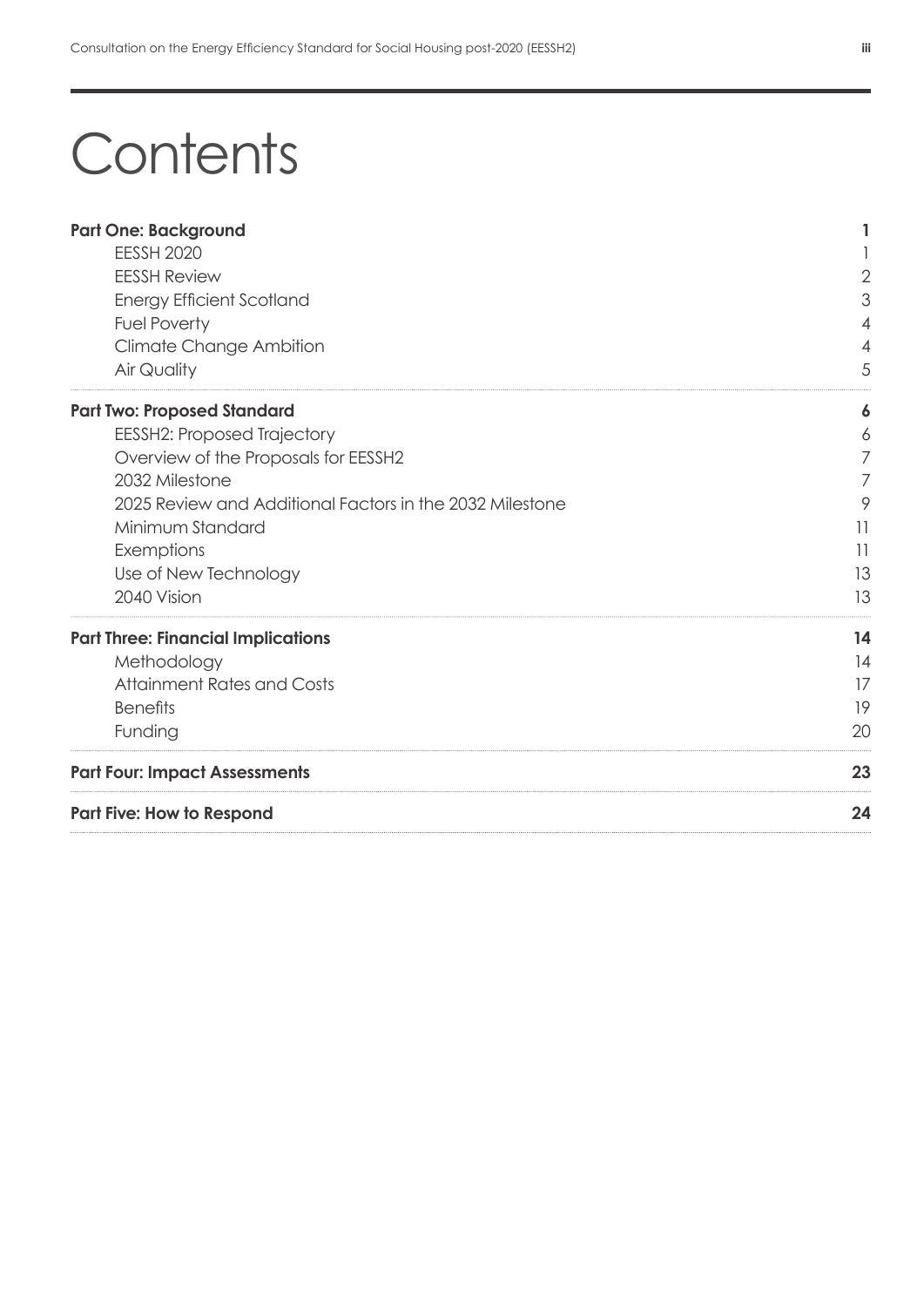# **PART ONE: BACKGROUND**

## **EESSH 2020**

- 3. The EESSH was introduced in March 2014 and aims to encourage landlords to improve the energy efficiency of social housing in Scotland. This supports the Scottish Government's vision of warm, high quality, affordable, low carbon homes and a housing sector that helps to establish a successful low carbon economy across Scotland.
- 4. The EESSH set a milestone for social landlords to meet for social rented homes by 31 December 2020. This is a minimum Energy

Efficiency (EE) rating that varies dependent upon the dwelling type and the fuel type used to heat it. The ratings reflect that some dwelling types can be more or less challenging to improve than others.

5. The minimum EE ratings for the 2020 milestone are set out in Table 1. The target was defined by reference to minimum ratings in the UK Government's Standard Assessment Procedure for Energy Rating of Dwellings (SAP 2009). The table also includes the equivalent ratings for SAP 2012. In terms of Energy Performance Certificates (EPCs), these ratings straddle Band D (55-68) and Band C (69-80).

| <b>EE Rating</b>             | <b>SAP 2009</b> |                 | <b>SAP 2012</b> |                 |
|------------------------------|-----------------|-----------------|-----------------|-----------------|
| <b>Dwelling type</b>         | Gas             | <b>Electric</b> | Gas             | <b>Electric</b> |
| <b>Flats</b>                 | 69              | 65              | 69              | 63              |
| Four-in-a-block              | 65              | 65              | 65              | 62              |
| Houses (other than detached) | 69              | 65              | 69              | 62              |
| <b>Detached</b>              | 60              | 60              | 60              | 57              |

#### **Table 1: EESSH minimum ratings for 2020 (by dwelling type)**

6. For dwellings that do not use gas or electricity for heating, the EESSH target is the same as the Scottish Housing Quality Standard (SHQS). The equivalent ratings for SAP 2001, 2009 and 2012 are shown in Table 2.

#### **Table 2: EESSH minimum ratings for 2020 (other fuels, all dwellings)**

| <b>Fuel</b>                | <b>SAP 2001</b> | <b>SAP 2009</b> | <b>SAP 2012</b> |
|----------------------------|-----------------|-----------------|-----------------|
| Oil                        | 60              | 54              | 47              |
| Liquid Petroleum Gas (LPG) | 60              | 63              | 59              |
| Solid Fuel                 | 60              | 63              | 60              |
| <b>Biomass</b>             | 60              | 64              | 65              |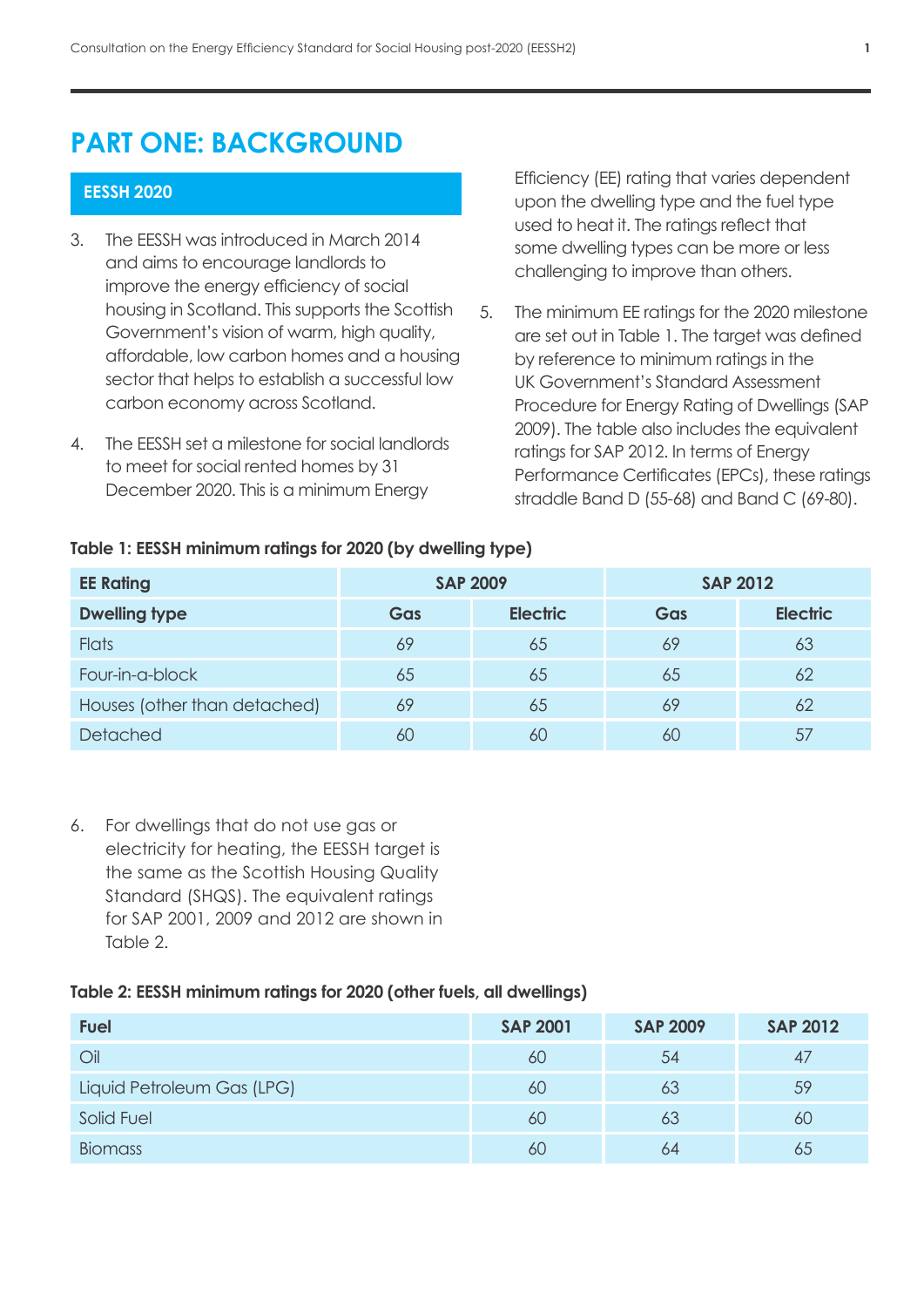- 7. The social rented sector has some of the most energy efficient homes in Scotland, and landlords have made encouraging progress towards meeting the 2020 milestone. Three quarters of the social housing stock already meets the standard, with projections for 79% compliance by 2018 and 97% compliance by 2020 (these are based on landlords' anticipated exemptions, and it can be expected that actual EESSH compliance by 2020 will be lower than this).
- 8. As part of the Scottish Housing Regulator's (SHR) statutory objective to safeguard and promote the interests of tenants, homeless people and others who receive housing services, it monitors and reports on social landlords' compliance with the EESSH. The SHR publishes the data it collects from the annual returns on EESSH and the Scottish Social Housing Charter and uses this information as part of its annual risk assessment of social landlords.

# **EESSH Review**

- 9. When EESSH was introduced, a review was proposed for 2017 to assess progress towards the 2020 target and to consider future milestones beyond 2020. To deliver this, the EESSH Review Group was set up in March 2017, including representatives from: the Scottish Government; Local Authorities (LAs); Registered Social Landlords (RSLs); Historic Environment Scotland (HES); the Scottish Federation of Housing Associations (SFHA); the Glasgow and West of Scotland Forum of Housing Associations (GWSF); the Convention of Scottish Local Authorities (CoSLA); and the SHR.
- 10. Phase 1 of the review was completed in October 2017, assessing progress towards the 2020 target and updating the *EESSH Guidance for Social Landlords* produced by the Scottish Government.<sup>1</sup>
- 11. Phase 2 of the Review considered milestones and activity post-2020, with the proposals contained within this document recommended through the EESSH Review Group for public consultation. Phase 2 of the Review, and indeed the Review itself, will be completed following the conclusion of this consultation and confirmation of its outcomes.

1 Energy Efficiency Standard for Social Housing: Guidance for Social Landlords (Revised December 2017), [https://beta.gov.scot/](https://beta.gov.scot/publications/energy-efficiency-standard-social-housing-eessh-scottish-government-guidance-social/pages/1/) [publications/energy-efficiency-standard-social-housing-eessh-scottish-government-guidance-social/pages/1/](https://beta.gov.scot/publications/energy-efficiency-standard-social-housing-eessh-scottish-government-guidance-social/pages/1/)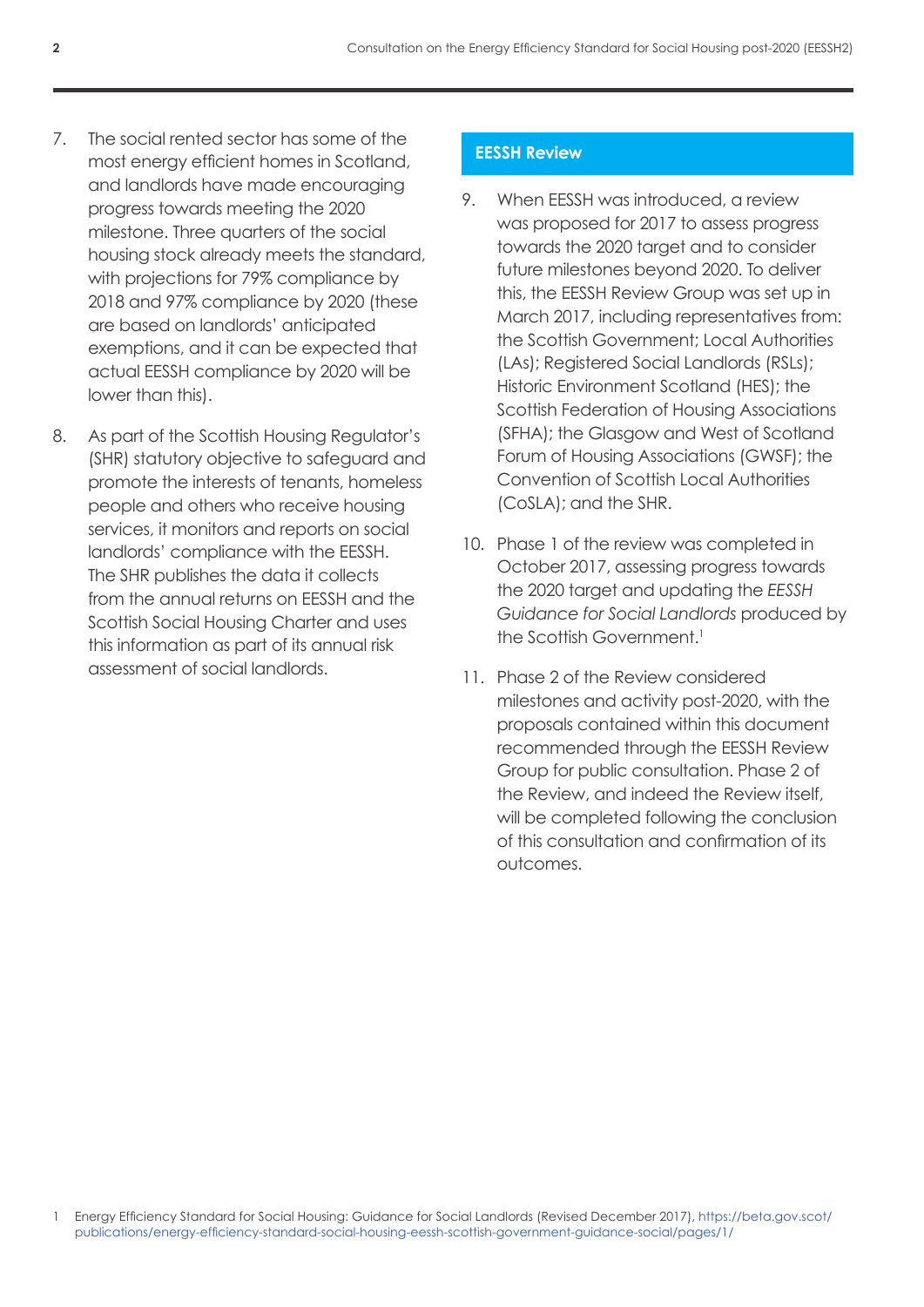#### **Energy Efficient Scotland**

- 12. Scottish Ministers announced in June 2015 that they would take long-term action to reduce building energy demand and decarbonise heat supply; designating energy efficiency as a national infrastructure priority. Energy Efficient Scotland is the culmination of this thinking, and will improve energy efficiency and promote low carbon heating in Scotland's homes and buildings. It will make our existing homes, shops, offices, schools and hospitals warmer and cheaper to heat.
- 13. Once fully operational, Energy Efficient Scotland will be a whole system approach to delivering energy efficiency improvements and the provision of low carbon heat. A framework of energy efficiency standards, advice and funding will help create long-term consistency and confidence for consumers and industry, backed up by legislation where needed. The programme will help support skills and supply chains across Scotland with appropriate protections for consumers. Energy Efficient Scotland can also deliver significant health and wellbeing benefits, particularly for those living in cold and damp homes.
- 14. EESSH2 will be a critical part of Energy Efficient Scotland, and realising its vision that by 2040, our homes and buildings are warmer, greener and more efficient.
- 15. The Programme for Government commits to investing more than half a billion pounds to Energy Efficient Scotland over the four years to 2020/21, setting out a clear commitment to develop this programme with substantial annual funding.
- 16. An Energy Efficient Scotland Route Map has been published proposing: both long and short-term actions to successfully implement energy efficiency and decarbonisation measures; the introduction of the Energy Efficient Scotland Energy Performance Standard; phasing of the programme; and the programme's offer itself.2
- 17. The Energy Efficient Scotland consultation *Making our homes and buildings warmer, greener and more efficient* is being undertaken in parallel with this consultation.3 The Energy Efficient Scotland consultation proposes that all homes are at least EPC C by 2040, where technically feasible and cost effective; and that the private rented sector (PRS) meets EPC C by 2030, following on from the minimum standards confirmed in the Route Map.
- 18. It may be helpful to consider this consultation within the context of both the Energy Efficient Scotland Route Map and the Energy Efficient Scotland consultation, as well as our Energy Strategy, *The Future of Energy in Scotland*, which looks at meeting the country's energy needs over the next 20‑50 years.4

- 3 The Energy Efficient Scotland Consultation is available at:<https://beta.gov.scot/ISBN/9781788518178>
- 4 More information on the Energy Strategy is available at: <http://www.gov.scot/Topics/Business-Industry/Energy/energystrategy>

<sup>2</sup> The Energy Efficient Scotland Route Map is available at: <https://beta.gov.scot/ISBN/9781788518161>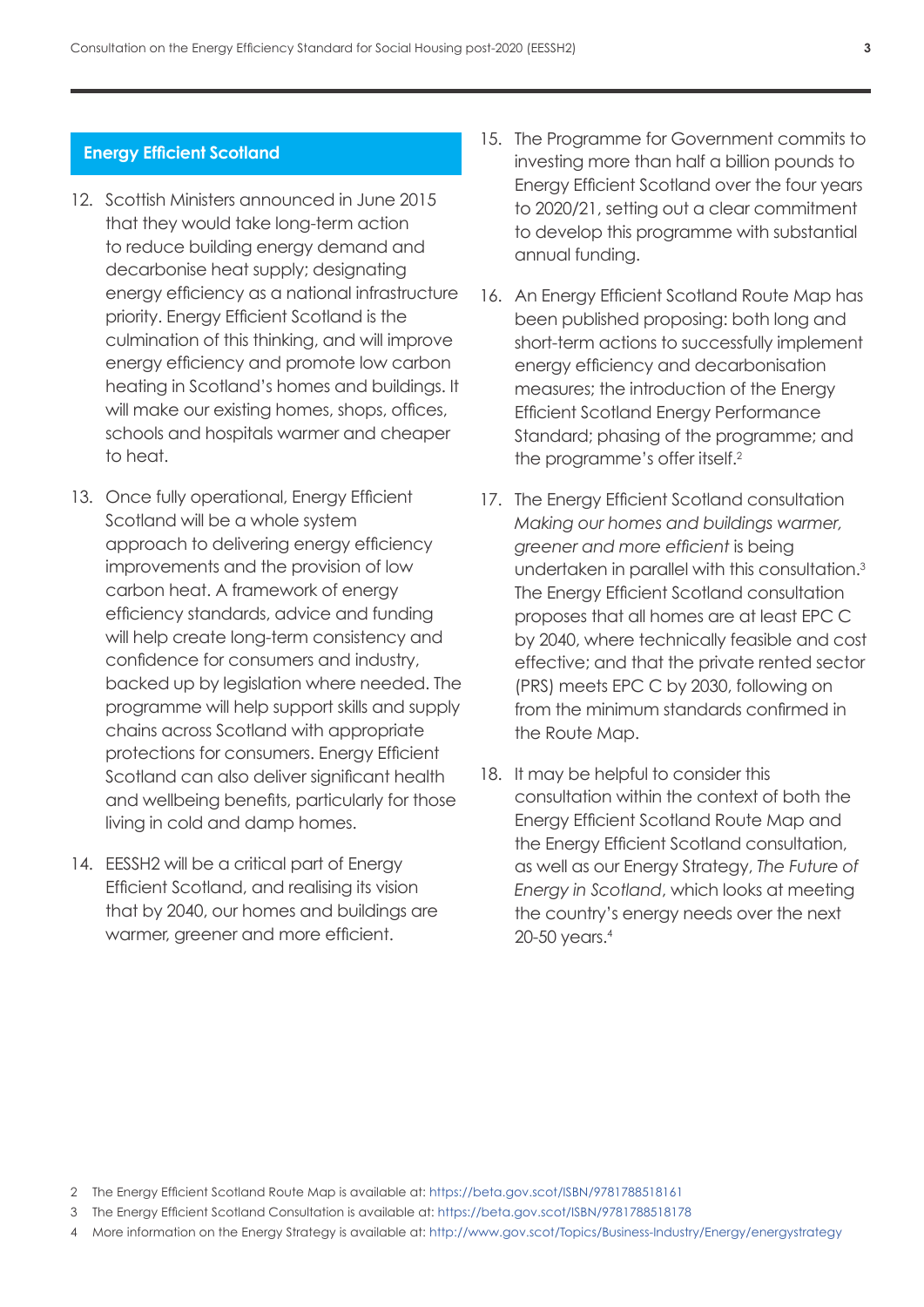## **Fuel Poverty**

- 19. We have recently consulted on a new Fuel Poverty Strategy for Scotland, which sets out proposals for a new strategic approach to tackling fuel poverty, including how it will be delivered and a timeline for this.<sup>5</sup> To date, Scottish Government efforts to tackle fuel poverty have focussed on the energy efficiency of people's dwellings. The new draft strategy sets out an approach that considers wider issues of social justice and the health impact of tackling fuel poverty. A new definition of fuel poverty and longterm target relating to the eradication of fuel poverty are also proposed, with a Fuel Poverty Bill tabled for introduction in the Parliament later this year.
- 20. Despite the reductions in fuel poverty levels we have seen in recent years, it remains a pressing issue with far too many households struggling with unaffordable energy costs. The most recent statistics show that there are around 200,000 social rented households in Scotland (around one third of all social rented households) living in fuel poverty, based on the current definition. 6 We recognise that the lowest rates of fuel poverty are associated with higher energy efficiency standards, and underpinning an overarching statutory target we will set ambitious targets that will help us achieve our aim to remove poor energy efficiency as a driver for fuel poverty.

#### **Climate Change Ambition**

- 21. Climate change is already affecting Scotland, with increases in average temperatures, sea level and annual rainfall. Improving energy efficiency in the social rented stock plays an important role in our ambitions for tackling climate change and the transition to a more prosperous, low carbon economy. For climate change carbon abatement, attainment of the EESSH by 2020 is projected to reduce carbon output by 760kT per annum from the social rented sector – equivalent to the combined annual household emissions of Aberdeen and Dundee. The residential sector produced 12.7% of Scotland's greenhouse gas emissions in 2015 (6.1 MtCO<sub>2</sub>e)<sup>7</sup> Further information on the carbon abatement potential of the proposed EESSH2 milestone is provided at paragraph 62.
- 22. The Scottish Government's world-leading climate change targets require emissions from across Scotland to be reduced by 42% by 2020 and at least 80% by 2050 on 1990 levels. The Climate Change Plan outlines the steps we will take to reduce emissions across the economy, including in the residential and services sectors, which will see their emissions reduced by 23% and 59% respectively by 2032 on 2015 levels. New and more ambitious climate targets were subject to consultation in 2017 with a new Climate Change Bill to be introduced to Parliament in due course.<sup>8</sup>

5 <http://www.gov.scot/Publications/2017/11/6179>

- 6 Scottish House Condition Survey 2016: Key Findings, Chapter 4: Fuel Poverty, [http://www.gov.scot/Publications/2017/12/5401/348228.](http://www.gov.scot/Publications/2017/12/5401/348228)
- 7 Scottish Greenhouse Gas Emissions, 2015, table B1, <http://www.gov.scot/Publications/2017/06/9986/342095>.

8 New Climate Change Bill: Climate Change Bill Consultation – <http://www.gov.scot/Topics/Environment/climatechange/Newclimatechangebill>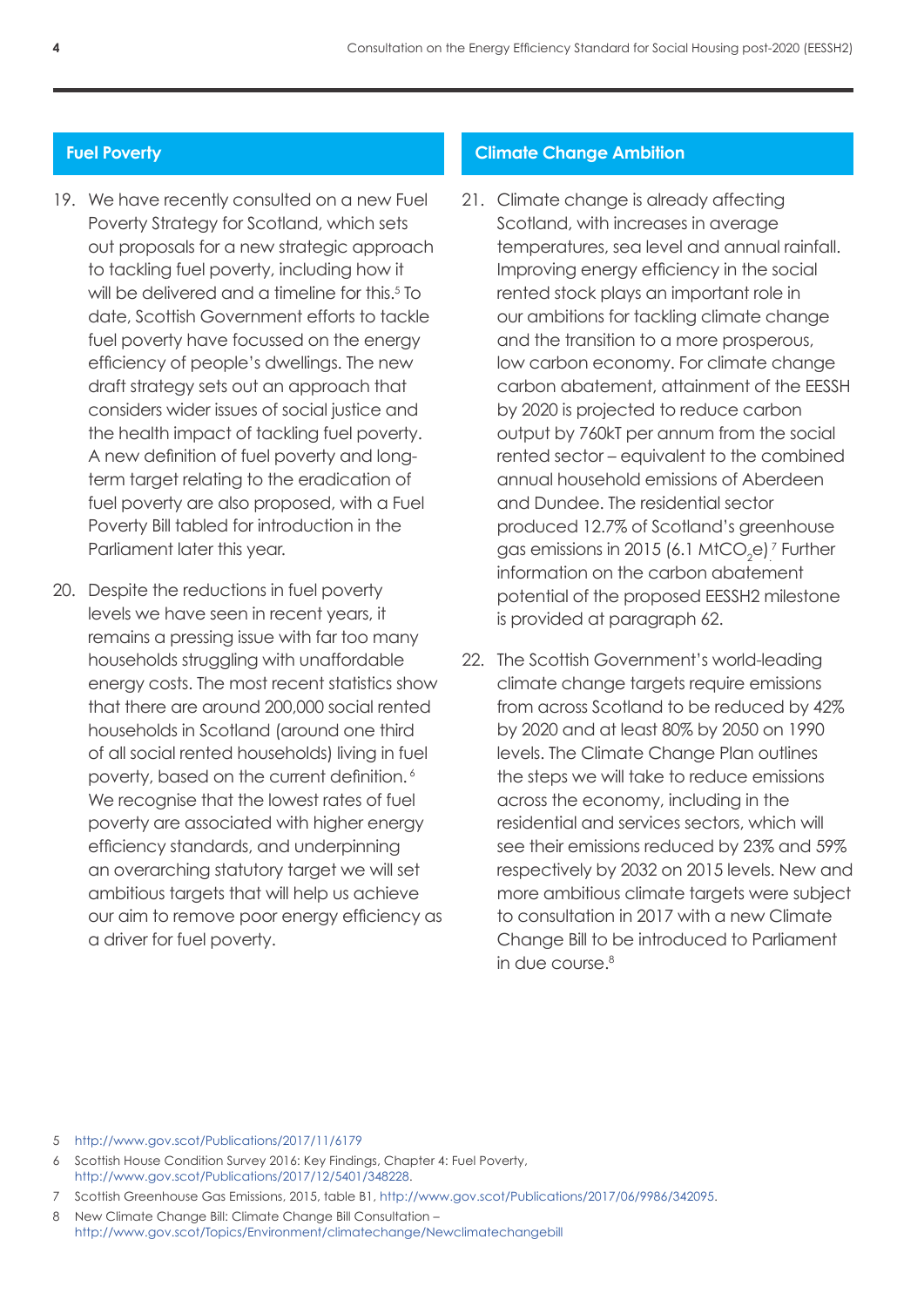## **Air Quality**

- 23. Air quality is a key health issue affecting people, homes and energy efficiency. While improvements in energy efficiency can lead to improvements in health outcomes, particularly for older people, young children, and those with respiratory and other chronic health conditions, there is the potential for unintended consequences adversely affecting the air quality in a home.
- 24. One of the health conditions affected by poor indoor air quality is asthma. The UK has one of the world's highest rates of asthma, and it is estimated that around 320,000 people in Scotland are presently receiving treatment for asthma, a fifth of whom are children.<sup>9</sup> The reasons for the high prevalence of asthma are not clear, and could be due to a number of factors. However, poor ventilation can lead to poor indoor air quality, and in some cases problems can be exacerbated by:
	- modern design (e.g. more airtightness; reduced air movement due to fire doors; chemical components in modern construction);
	- insulation (by increasing air-tightness or creating cold spots); and
	- the behaviour of occupiers (e.g. closing vents to reduce heat loss, closing windows due to security concerns, low recognition of health impacts of air quality).

25. Innovative technologies mean homes can potentially be very efficient. Proper use of energy and ventilation systems will help ensure air exchange rates meet recommended levels, and effective tenant engagement and advice is vital for successful outcomes in these regards.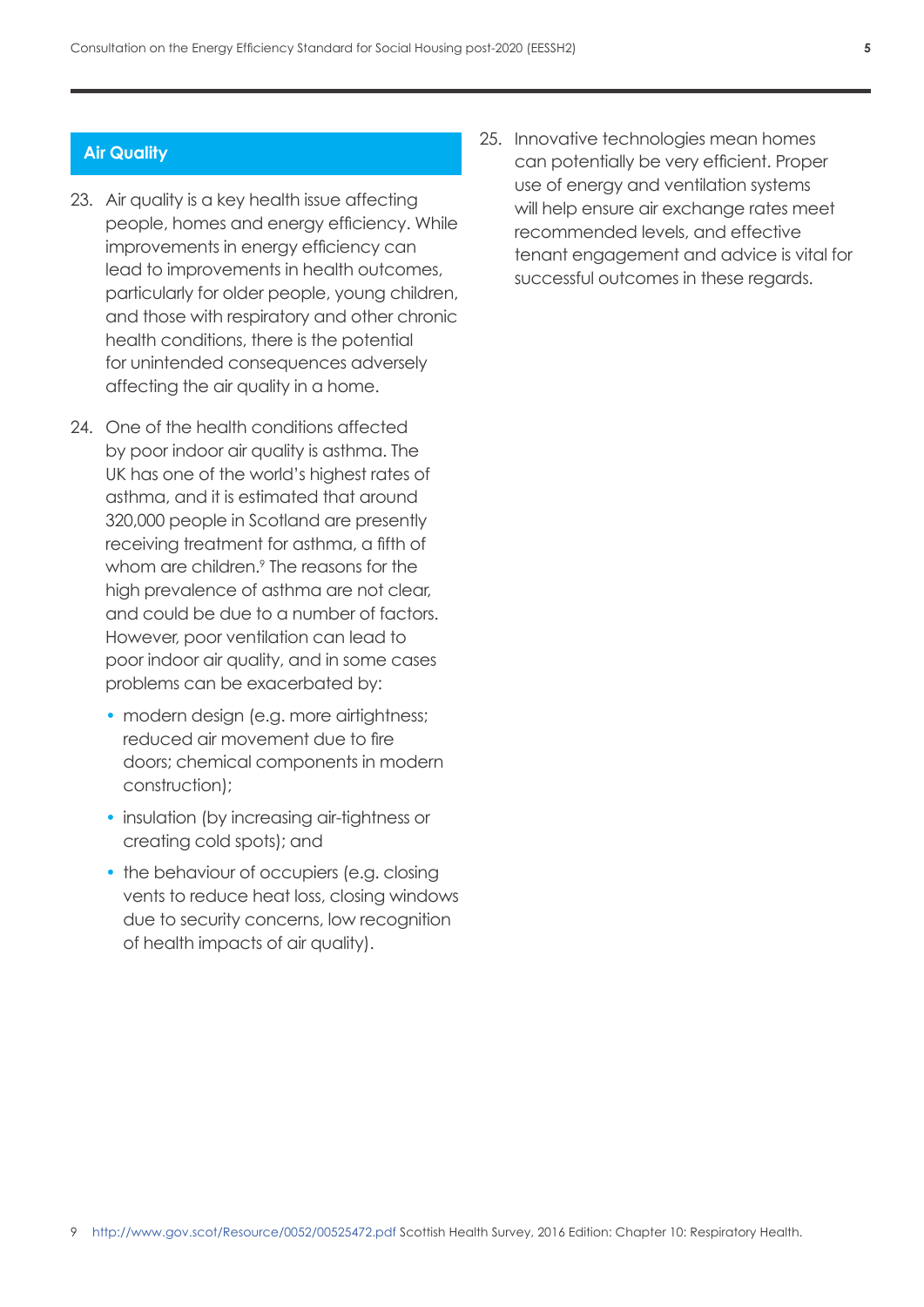# **PART TWO: PROPOSED STANDARD PART TWO: PROPOSED STANDARD**

# **EESSH2: Proposed Trajectory**

| 2018                                                                                                                                                                                                                | 2020                                                                                             | 2025                                                                                                                                                                                                                                                                                                                                                                                                 | 2032                                                                      | 2040                                                                                                                                                                |
|---------------------------------------------------------------------------------------------------------------------------------------------------------------------------------------------------------------------|--------------------------------------------------------------------------------------------------|------------------------------------------------------------------------------------------------------------------------------------------------------------------------------------------------------------------------------------------------------------------------------------------------------------------------------------------------------------------------------------------------------|---------------------------------------------------------------------------|---------------------------------------------------------------------------------------------------------------------------------------------------------------------|
| ·Landlords<br>collect data<br>on air quality<br>(measuring CO <sub>2</sub> ,<br>temperature<br>and humidity)<br>•Landlords<br>collect EPC<br>data on<br>environmental<br>impact of energy<br>efficiency<br>measures | •Social housing<br>to meet EESSH<br>2020<br>milestone<br>(subject to<br>temporary<br>exemptions) | •Review progress<br>towards EESSH2<br>2032 milestone.<br>•Consider<br>introduction of<br>additional<br>requirements<br>around air<br>quality and<br>environmental<br>impact.<br>•No social<br>housing to be<br>below EPC Band<br>D (subject to<br>temporary<br>exemptions)<br>•As far as<br>possible, all<br>hard-to-treat<br>properties in<br>rural and off-gas<br>areas meet the<br>2020 milestone | • Maximise<br>attainment of<br><b>EPC Band B</b><br>for social<br>housing | •Poor energy<br>efficiency<br>removed as<br>a driver for<br>fuel poverty<br>•All social<br>housing is<br>carbon<br>neutral, as<br>far as<br>reasonably<br>practical |

**EESSH2: Proposed Trajectory**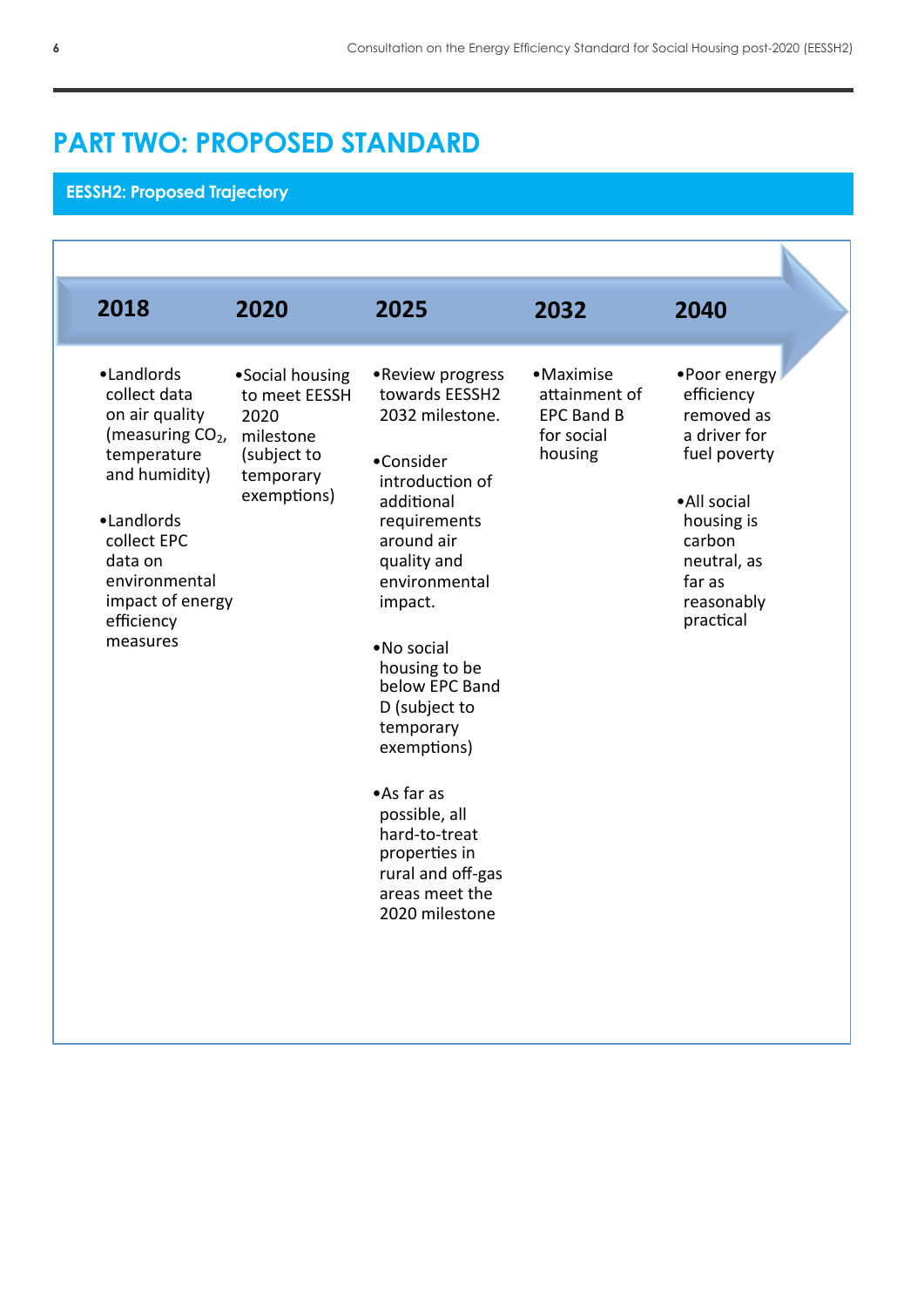#### **Overview of the proposals for EESSH2**

- 26. The current milestone for EESSH 2020 is to meet a minimum standard for energy efficiency for all social homes. This minimum standard is set as specific SAP ratings based on house and fuel types.<sup>10</sup> We are proposing future activity for EESSH2, as follows:
	- a challenging and aspirational target to maximise the number of social rented homes meeting an EPC B by 2032;
	- the EESSH2 milestone to include air quality and environmental impact requirements (from 2025);
	- a floor of EPC D as the minimum energy efficiency standard for a house to be let, subject to limited temporary exemptions. We are also seeking views on when this minimum standard should come into force;
	- a vision for 2040 for social housing's contribution to realising our fuel poverty, energy efficiency and climate change ambitions; and
	- we intend to carry out another review of EESSH in 2025 to assess progress and confirm any additional requirements of the 2032 milestone or 2040 vision.

#### **2032 Milestone**

- <span id="page-10-0"></span>27. Households that are living in, or vulnerable to, fuel poverty spend a larger proportion of their income on fuel bills. Improving energy efficiency is one of the most sustainable ways to lift households out of fuel poverty. It saves money on fuel bills year-after-year as well as helping to protect against future changes in fuel prices.
- 28. Social landlords, tenants, energy suppliers and the Scottish Government should act together to maximise the attainment of EPC B for social housing by 2032 (the standard is set out in Table 3 overleaf). This aligns with wider targets for Energy Efficient Scotland, climate change emissions reductions and domestic heat. Compared with our proposals in the Energy Efficient Scotland consultation for the owner occupied sector and the PRS, this milestone supports social housing improving energy efficiency faster than the other domestic sectors.
- 29. We recognise the challenges in meeting this standard for all property and fuel types, and so are proposing a lower target of EPC C reflecting the difficulties of improving detached houses and houses reliant on some fuel types (e.g. oil, LPG, solid fuel). However, on the basis of current stock estimates these properties account for only 6% of social housing.
- 30. It is intended that the new milestone will be simple to communicate and understand, and marks a major step change towards removing poor energy efficiency as a driver for fuel poverty in social housing. The milestone will also be challenging to meet; achieving it will depend on funding streams to support the necessary works and there will also be a practical limit to how much improvement is possible in some cases.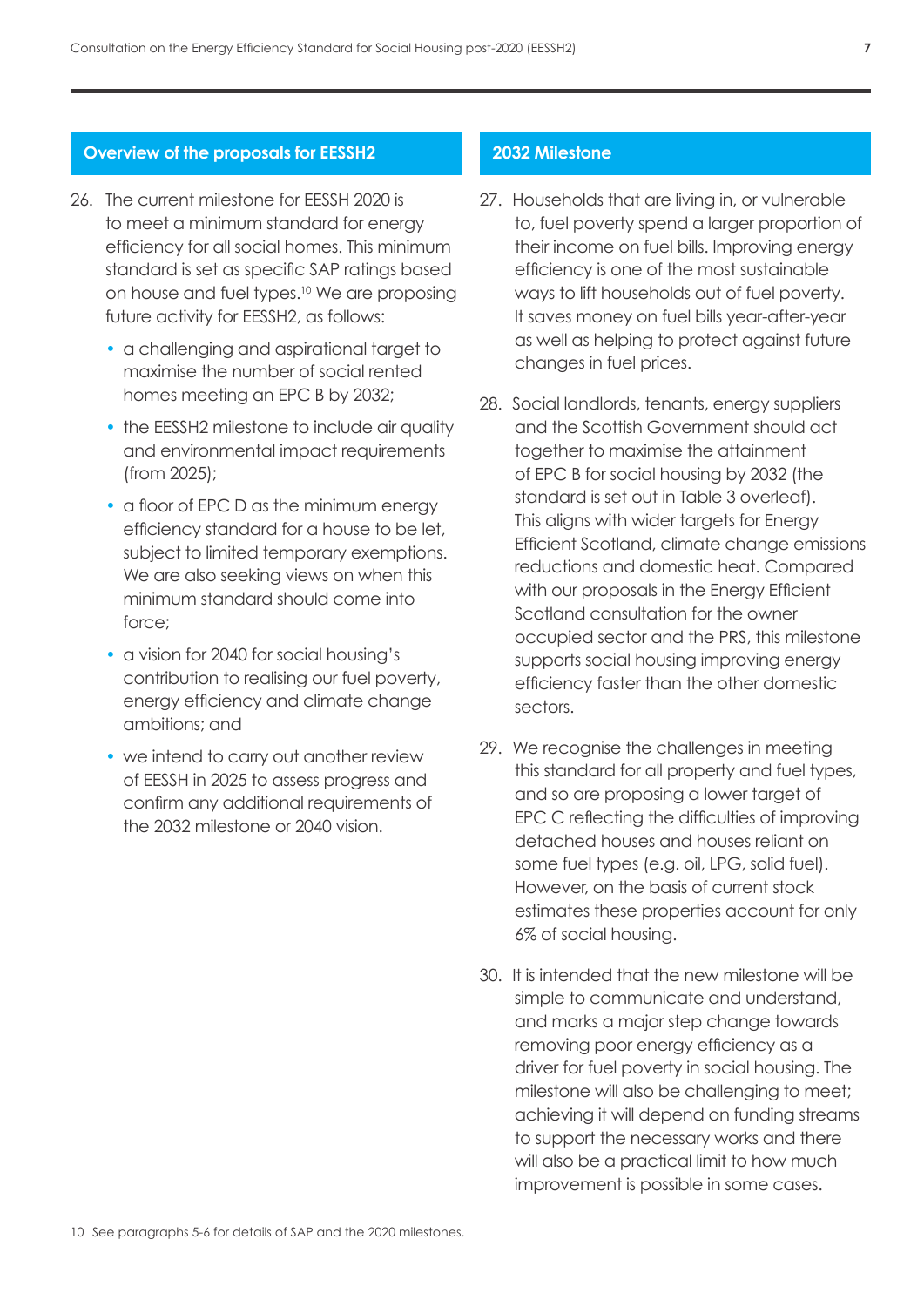| <b>EE Rating</b>             | <b>EPC Band</b> |                 |                |                    |
|------------------------------|-----------------|-----------------|----------------|--------------------|
| <b>Dwelling type</b>         | Gas             | <b>Electric</b> | <b>Biomass</b> | <b>Other fuels</b> |
| <b>Flats</b>                 | B               | В               | В              |                    |
| Four-in-a-block              | В               | В               | В              |                    |
| Houses (other than detached) | B               | B               | B              |                    |
| <b>Detached</b>              |                 |                 |                |                    |

# **Table 3: EESSH targets for 2032 (by fuel and dwelling type)**

- 31. This longer-term approach to 2032 allows for alignment with social landlords' longerterm business planning cycles, however, meeting the 2032 target cannot be the sole responsibility of social landlords. Realising this aspiration for the sector will also require action from government, tenants, and energy suppliers e.g. through joined-up government policy on void periods and new-build properties; alignment with health outcomes; and working with tenants to make best use of improvements and encourage take-up.
- 32. The EESSH 2020 milestone is based on the principle that all stock can be brought up to standard, subject to a small proportion of exemptions. The new 2032 milestone indicates a shift in the framing of the standard to a milestone which maximises attainment rather than 100% compliance. This will require a new approach which recognises that for certain landlords less than full attainment for all stock of the new milestone will not be failure, provided all reasonable efforts have been undertaken to improve the energy efficiency of their stock. In maximising attainment of the new standard, comparisons across peer groups of similar stock types will be helpful in providing rationale for performance, and encouraging sharing best practice.

33. The percentage of housing across the sector which meets this standard will be a measure of progress against the standard, with the SHR continuing to monitor performance.

**Question 1: What are your views on the proposed target to maximise the proportion of social housing meeting EPC B by 2032?**

**Question 2: What are your views on the proposal for a lower target of EPC C for detached houses and houses reliant on specific fuel types (e.g. oil, LPG and solid fuel)?**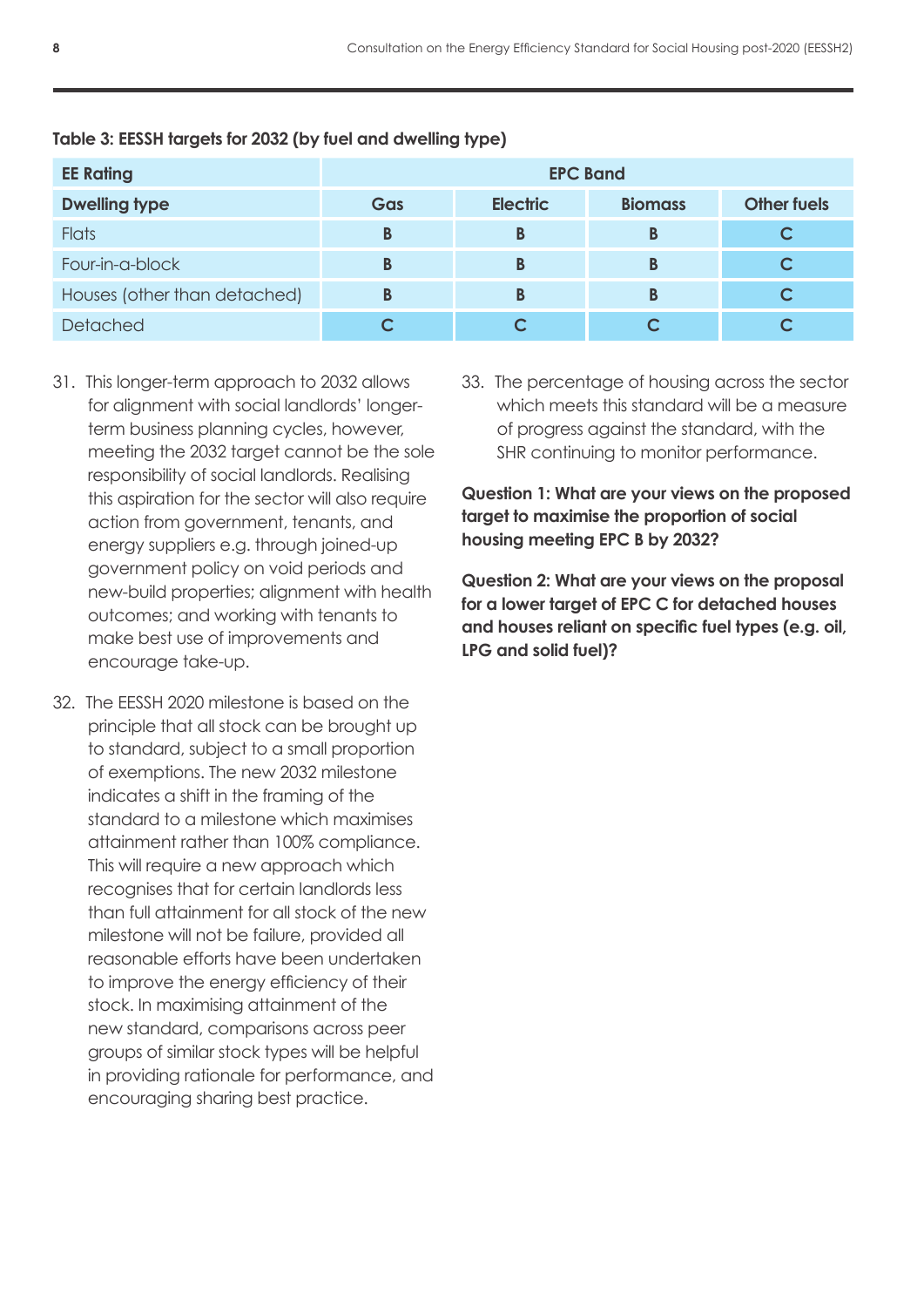# **2025 Review and Additional Factors in the 2032 Milestone**

- 34. There remains uncertainty about the development of the energy supply over the next five years. A review of the new EESSH2 standard is proposed for 2025 (or earlier, subject to UK Government announcements on hydrogen and the re-provisioning of the gas network) to:
	- assess progress towards meeting the new standard;
	- consider the 2032 milestone in the context of technological developments; and
	- consider additional requirements of the 2032 milestone regarding air quality and strengthening the condition currently in EESSH 2020 on environmental impact (that no energy efficiency measure should result in a detriment to the environmental impact of a property).
- 35. Hard-to-treat properties in rural and offgas areas present specific challenges for landlords. Some of these fall into categories for a temporary exemption from the EESSH 2020 milestone. In the period up to 2025, landlords should focus on bringing hard-totreat properties in these areas up to the 2020 milestone. Some gas-fuelled houses also currently fail EESSH 2020. These should not be neglected, but landlords should avoid large scale investment in gas-grid improvements until the future situation on re-provisioning is clearer.
- 36. From 2025, it is proposed that any new energy efficiency measures should be installed on the principle of no detriment to air quality and, where necessary, additional measures should include provision for improving ventilation (including the installation of mechanical ventilation where required), and that provision should be included for the monitoring of the performance of proposed measures.<sup>11</sup>
- 37. It is proposed that the Scottish Government and social landlords work together at the earliest opportunity to collect and analyse data on air quality, to identify where air quality issues arise and how they can be mitigated. Tenants have a responsibility for making proper use of their homes, but landlords will be expected to engage with them to provide clear advice and examples of good practice and involve them in the development of projects.
- 38. Similarly, from 2025 it is proposed that any new energy efficiency measures should be installed on the principle of no detriment to the modelled environmental impact of a building. This principle is already a condition of EESSH 2020, however, it is proposed that this is strengthened with landlords asked to collect data on the modelled environmental impact of measures installed to improve energy efficiency. This will include any EPCs produced before and after installation and data from other SAP assessments carried out by landlords. This requirement would be supported by an improved reporting mechanism, with the period to 2025 used for monitoring and analysis purposes.

<sup>11</sup> Poor ventilation can lead to poor indoor air quality. Common manifestations of this include an accumulation of moisture, house dust mites and volatile organic compounds in the air inside homes. Excess moisture generated by normal domestic activity such as washing, cooking and passive drying can also be retained in the building envelope, and the impact of moisture exhaled during sleep can be significant. This can lead to problems with dampness and condensation, can contribute to illnesses such as asthma, and encourage the growth of moulds.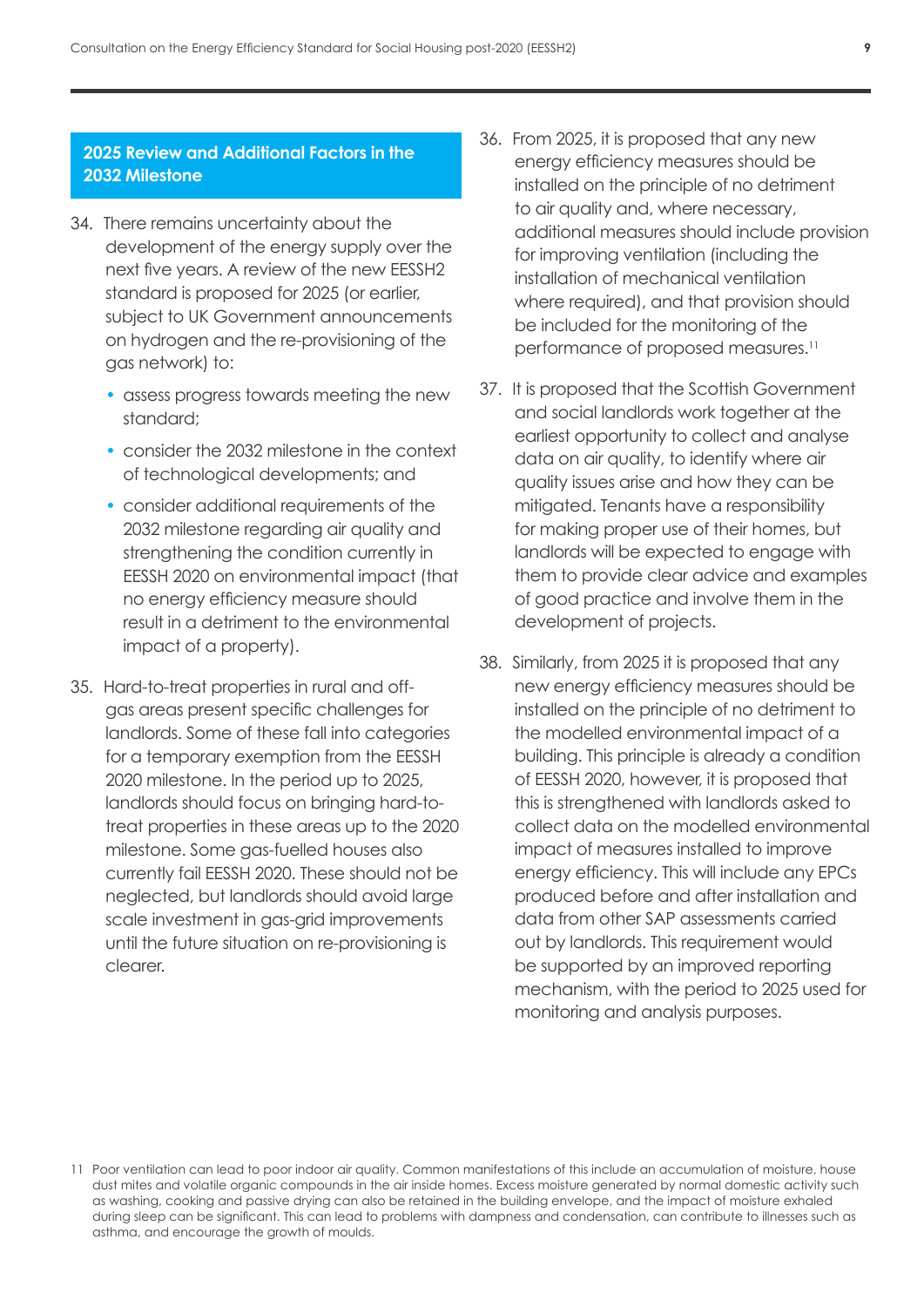- 39. Further requirements proposed for the 2032 milestone include:
	- that the new standard is to allow for small variations i.e. ±1 SAP point in measuring progress, to recognise potential inconsistencies in reporting;
	- the installation of measures must allow sufficient time for engagement with tenants to ensure best use is made of measures;
	- landlords must factor in the maintenance of measures and allow for deterioration over time; and
	- local authorities must support the EESSH2 milestone as part of their local authority energy efficiency strategy. This will include appropriate use of district heating schemes.

**Question 3: What are your views on the proposed content of the review:** 

- **(a) to assess progress towards meeting the new standard?**
- **(b) to consider the 2032 milestone in the context of technological developments?**
- **(c) to consider any additional requirements of the 2032 milestone regarding air quality and environmental impact?**

**Question 4: In terms of the timing of the review, what are your views on:** 

- **(a) the proposal to review the new standard in 2025?**
- **(b) the proposal to review the standard earlier if UKG has made announcements on hydrogen and the re-provisioning of the gas network?**

**Question 5: Do you have any other comments on the further requirements proposed for the EESSH 2032 target?**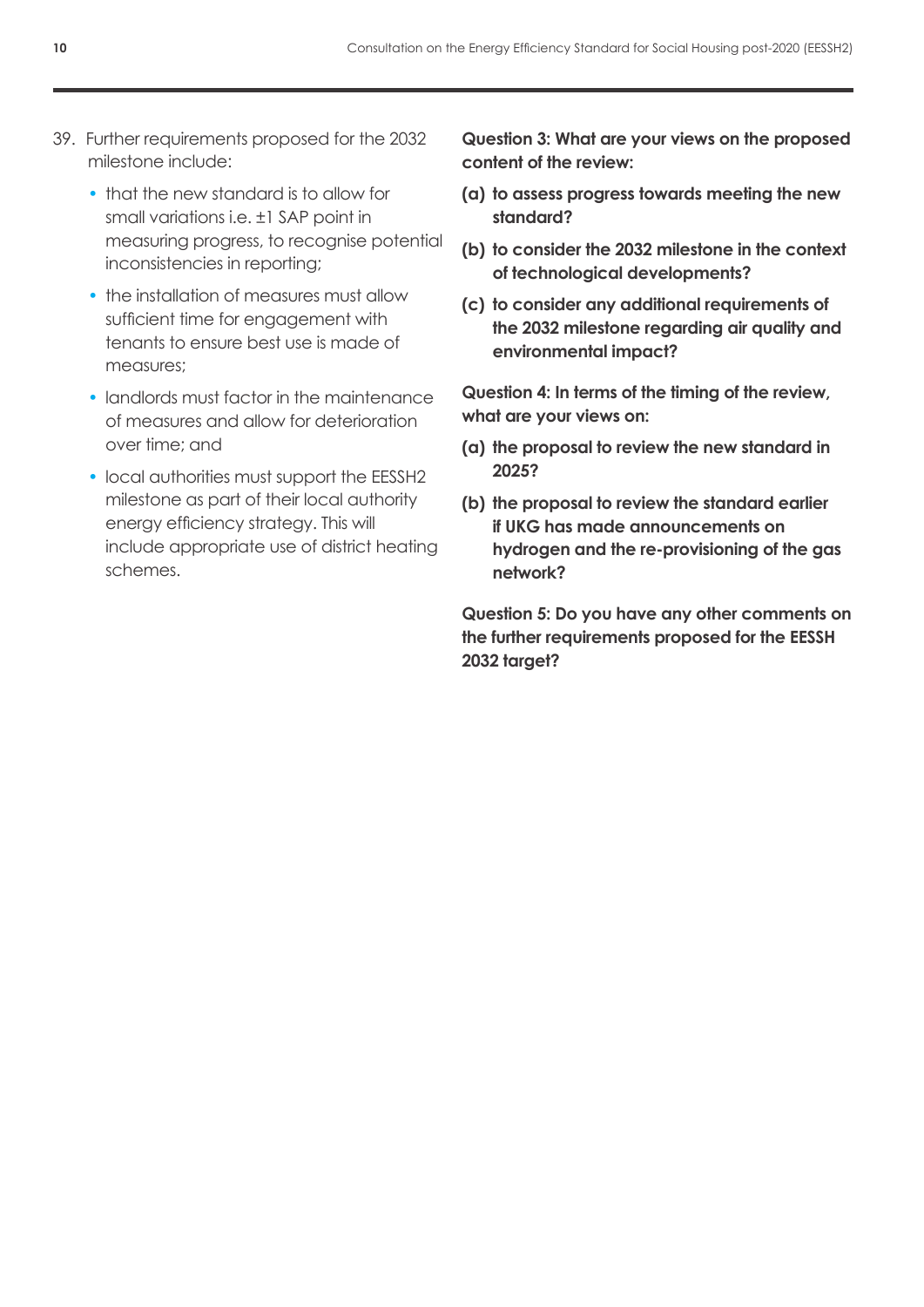## **Minimum Standard**

- 40. The EESSH 2020 milestone sets a minimum standard of at least EPC D and the majority of social housing will meet this. However, some homes which rely on oil-fuelled heating, and some exempt properties, will be below this minimum. It is projected that 0.5% social housing stock will fall below EPC D after EESSH1 in 2020 (c3,000 homes).
- 41. The EESSH2 milestone is an aspirational target and may not be achievable for all stock (e.g. it may be more challenging for landlords with harder to treat traditional properties, or tenement stock where remaining energy efficiency improvements may be more limited). A minimum standard is therefore proposed that no social housing can be let if their energy efficiency performance is below EPC D (there may be situations where temporary exemptions would continue to apply – see from paragraph [4](#page-14-0)3).
- 42. We are proposing that this minimum standard would apply from April 2025, which is the same timeframe by when privately rented properties will be required to have EPC D, as confirmed in the Energy Efficient Scotland Route Map. It is proposed that social housing that cannot be brought up to EPC D by April 2025, and is not subject to temporary exemptions, should not be let to social tenants.

# **Question 6: What are your views on the proposed minimum standard that no social housing should have an energy efficiency rating of less than EPC D?**

**Question 7: It is proposed that this minimum standard of EPC D applies to social housing from April 2025, in line with the standard for the private rented sector. What are your views on this timescale for social housing?**

#### **Exemptions**

- <span id="page-14-0"></span>43. The EESSH guidance recognises obstacles to bringing some properties up to the 2020 standard.<sup>12</sup> While landlords should try to ensure that all properties meet this standard, there may be technical difficulties, lack of consent, or barriers of costs and funding. In prescribed circumstances, landlords can report temporary exemptions for properties that cannot be brought up to the 2020 standard.
- 44. The estimates of costs and attainment rates set out in the next part of this consultation show that there are constraints on the ability of landlords to bring all properties up to the new standard for 2032. It may be possible to achieve the standard with future technological developments. However, we consider it appropriate to frame the standard in terms of maximising attainment rather than achieving the standard for all properties in the sector, though the percentage of properties meeting the standard will be monitored to demonstrate progress. Leading from this, we also consider that framing the target in these terms means that a procedure for exemptions is not required. However, landlords would need to provide a short narrative explanation of their performance in their annual returns to the SHR.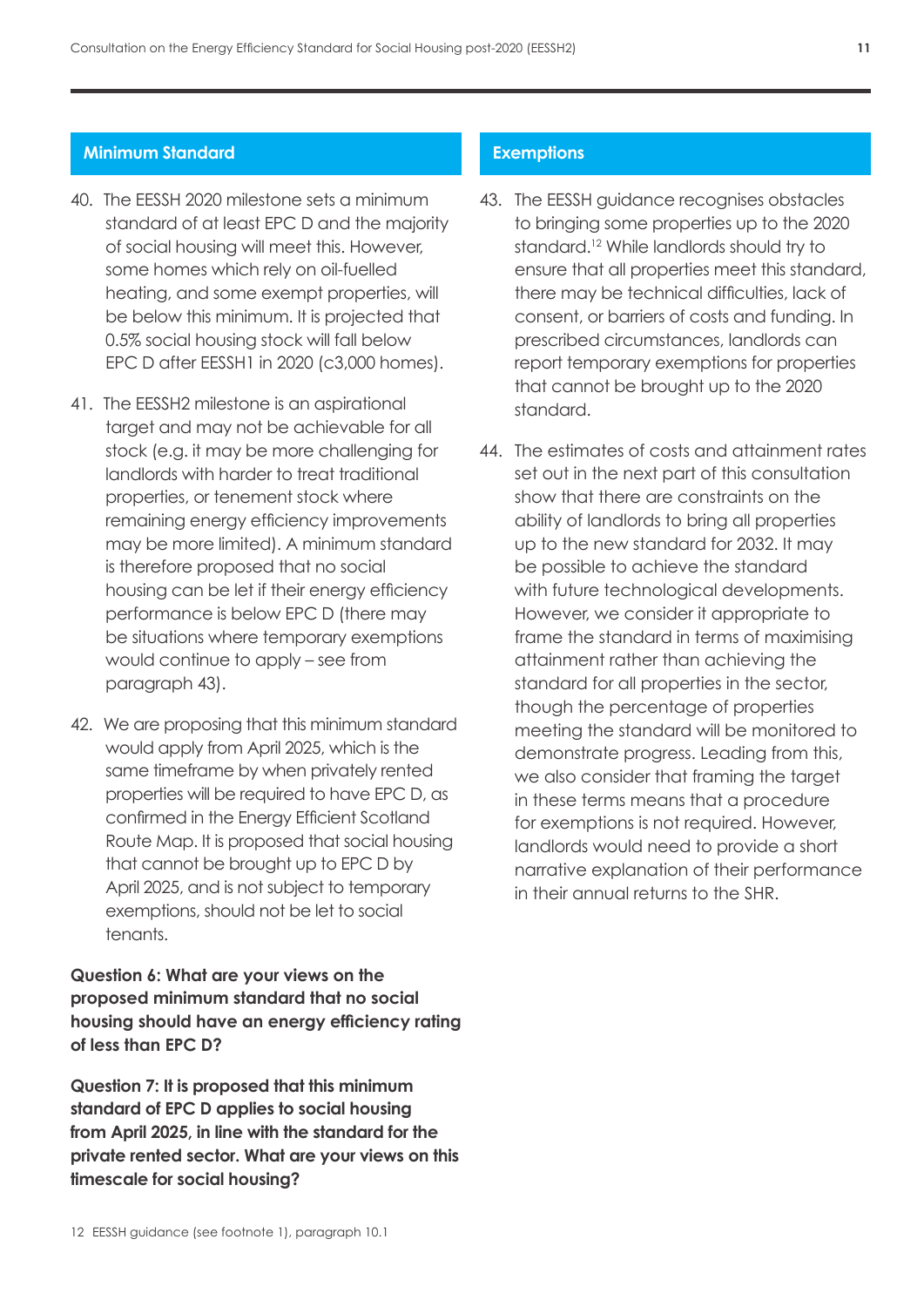45. We recognise that temporary exemptions will still be required for some properties that cannot meet the 2025 minimum standard of EPC D (e.g. where tenants refuse permissions for work to be undertaken). However, other exemptions that are currently recognised (e.g. technical, excessive cost, unable to secure funding)

will no longer apply to new social lets from 2025 (see Table 4 below). This addresses the situation of tenants living in properties subject to long-term exemptions, and which may no longer be considered as of a suitable standard of social housing accommodation.

| able 4: EESSH Exemptions |                                     |                                                        |  |  |
|--------------------------|-------------------------------------|--------------------------------------------------------|--|--|
|                          | <b>Current Exemptions for EESSH</b> | Will exemption apply to minimum<br>standard from 2025? |  |  |
| A                        | <b>Technical</b>                    | <b>NO</b>                                              |  |  |
| B                        | Social                              | <b>YES</b>                                             |  |  |
| C                        | <b>Excessive Cost</b>               | <b>NO</b>                                              |  |  |
| D                        | New Technology                      | <b>YES</b>                                             |  |  |
| E                        | Legal                               | <b>YES</b>                                             |  |  |
| F.                       | Disposal                            | <b>YES</b>                                             |  |  |
| G                        | Long-term Void                      | <b>YES</b>                                             |  |  |
| н                        | Unable to Secure Funding            | <b>NO</b>                                              |  |  |

# **Table**

**Question 8: What are your views on the proposal that landlords would need to provide a short narrative explanation of their performance in their annual returns to the SHR?**

**Question 9: What are your views on the proposal that limited exemptions should apply to the 2025 minimum standard for new lets?**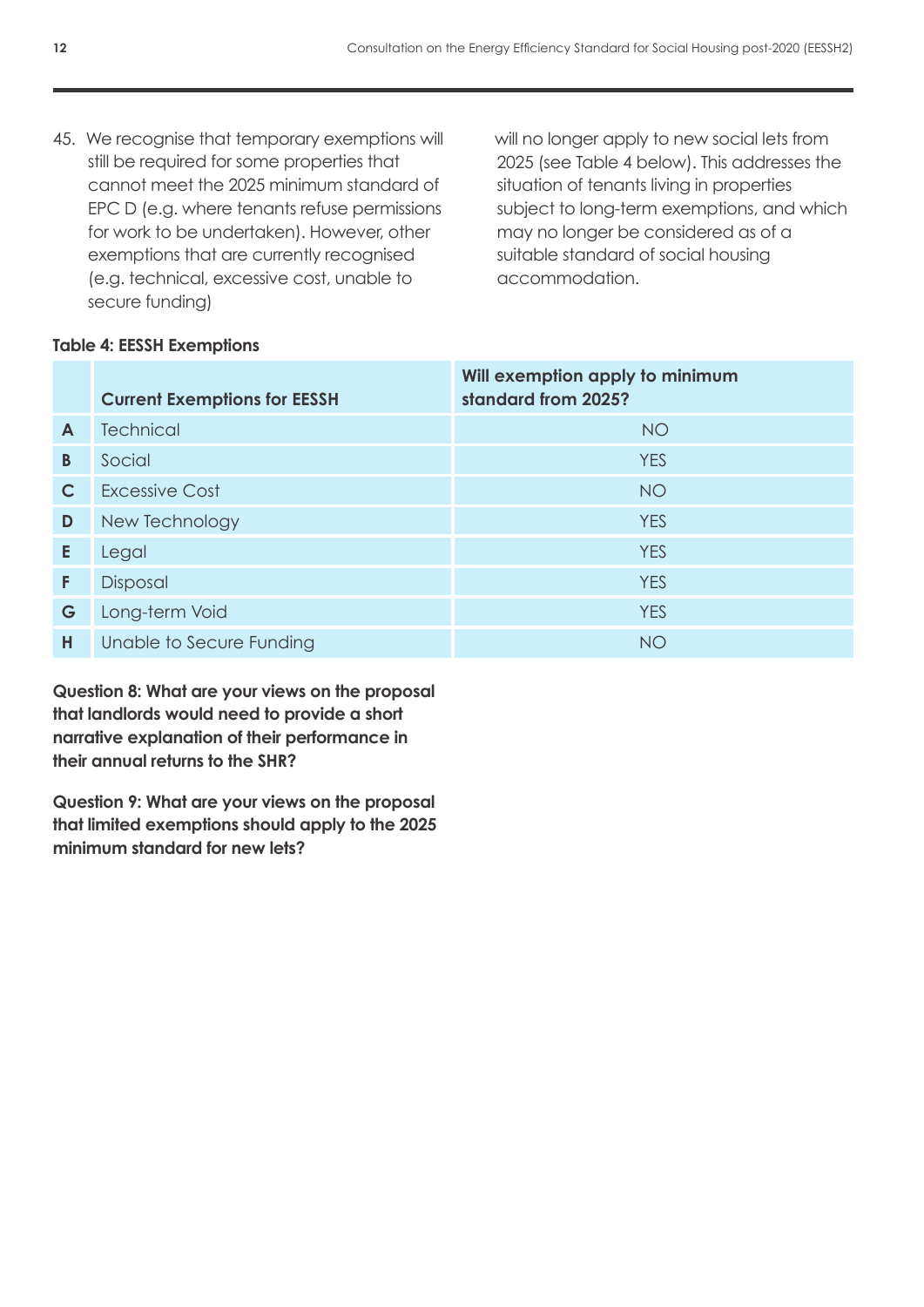#### **Use of New Technology**

- 46. Landlords have risen to the challenge of EESSH1, with innovative approaches to new technologies already being adopted.13 In maximising attainment of EESSH2 post-2020, investment in new technology that delivers improvements in energy efficiency, even if those measures are not fully recognised by SAP methodology, is to be encouraged.
- 47. The current *EESSH Guidance for Social Landlords* addresses this point. If landlords are satisfied that an innovation provides tangible benefits for energy efficiency and is in the best interests of tenants, they can consider a measure which, on paper, does not meet the relevant EESSH rating. Landlords must be satisfied that they have robust evidence to support this decision.<sup>14</sup>
- 48. This approach is proposed to continue through EESSH2. Additionally, as with other energy efficiency measures, it is proposed that when implementing any new or innovative approaches, effective monitoring and evaluation is crucial in assessing/measuring the effectiveness of an intervention. To ensure a robust evidence base is developed, such assessment must be standardised and independently analysed where possible.
- 49. Tenants should be involved and empowered as part of this monitoring process e.g. tenant control systems and smart connected thermostats can be adopted to improve outcomes and messaging. Consistent messaging to tenants on the efficient and effective running of their homes is vital, and landlords should ensure that all tenants are furnished with the information they need particular to their property.

**Question 10: What are your views about the proposed approach to recognising new technology in EESSH2?**

## **2040 Vision**

- 50. By 2040 poor energy efficiency should be removed as a driver for fuel poverty in social housing and as far as reasonably practical all social housing should be carbon neutral. This vision should reduce fuel costs for tenants and maximise the energy efficiency potential of the social housing stock.
- 51. This approach supports the vision set out in our Energy Efficient Scotland Route Map that by 2040, our homes and buildings are warmer, greener and more efficient, and will also contribute to emissions reduction targets.

**Question 11: Do you have any comments on the EESSH 2040 Vision for (a) poor energy efficiency to be removed as a driver for fuel poverty and for (b) social housing to be carbon neutral?**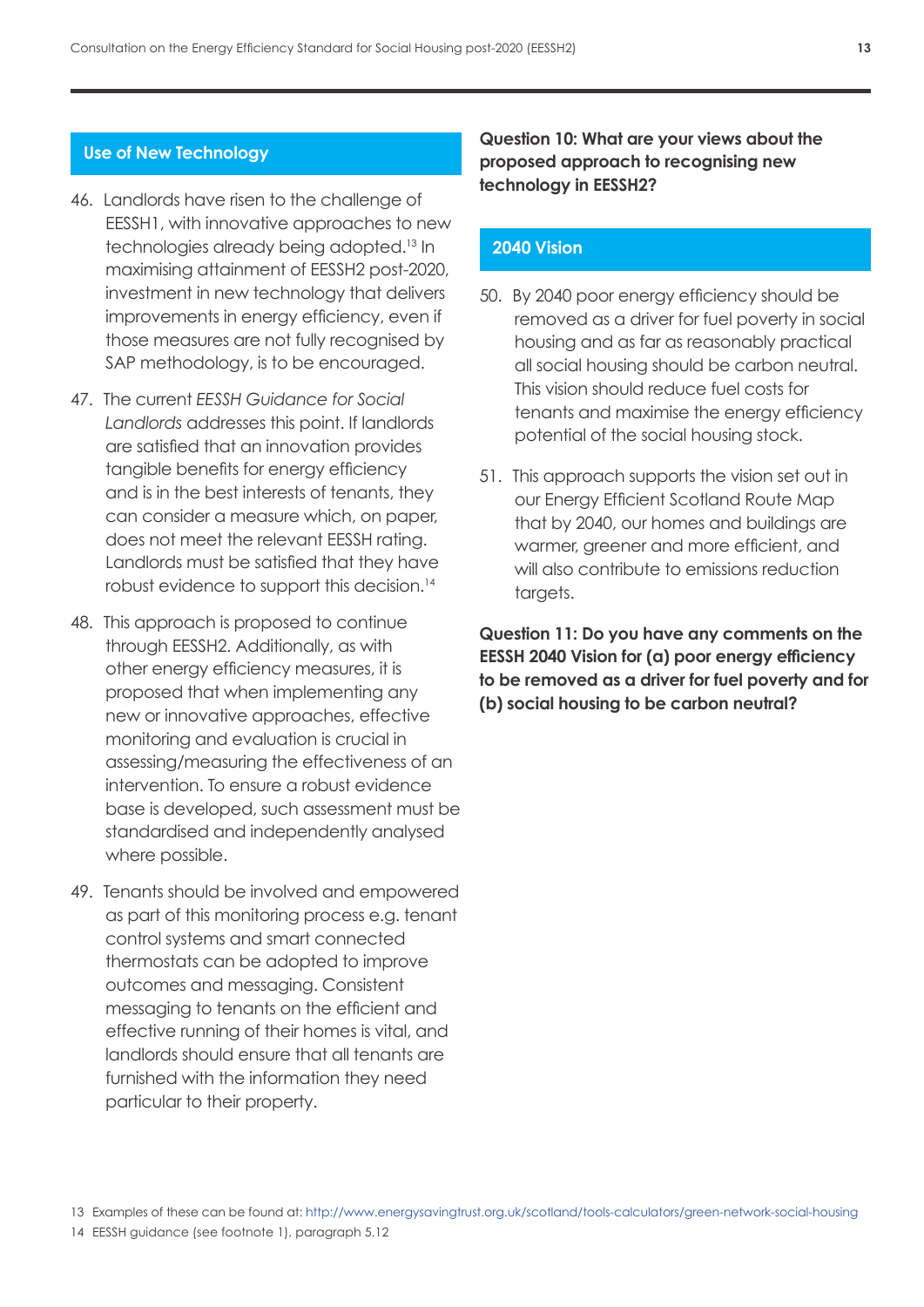# **PART THREE: FINANCIAL IMPLICATIONS**

52. The proposed EESSH2 standard<sup>15</sup> has been developed through the EESSH Review Group and relevant Sub-Groups (Level and Measurement, Funding and Costs, Health and Affordable Warmth, and Innovation and New Technology). Membership of the Sub-Groups was drawn from the wider Review Group members and other relevant organisations/experts (e.g. other social landlords, architects).

# **Methodology**

# **Social landlord case studies**

- 53. In estimating the impact of the proposed new standard, a similar process was undertaken to that which was introduced when developing EESSH1. A number of social landlords, both local authorities and RSLs, volunteered to model how much of their stock could be upgraded to the new standard, and at what cost. The volunteers were selected to represent a broad range of landlords (e.g. landlord/dwelling type, urban/ rural). Their stock comprises around 19% of local authority stock, 5% of RSL stock, and 12% of total social sector stock. The representativeness of the case study stock was assessed using Scottish House Condition Survey (SHCS) data. This indicated that the stock of the case study landlords was broadly representative of the wider Scottish social housing stock.
- 54. In the first stage of the modelling, landlords upgraded their stock to meet EESSH1 in 2020, and reported how much of their stock would already comply with EESSH2 in 2020. The second stage involved applying a set of reasonable measures to the dwellings which failed to meet EESSH2. These measures are classified as "reasonable" on the grounds that they offer reasonable payoff in terms of fuel bill savings relative to the cost of installing them. The third stage involved applying a set of additional measures to the upgraded stock, and recording dwellings that will meet EESSH2 after reasonable and additional measures had been applied. "Additional measures" refer to measures which tend to offer a lower payoff than reasonable measures. The fourth and final stage involved recording dwellings that will meet EESSH2, after reasonable, additional and further energy efficiency measures have been applied. The set of "further measures" was not pre-specified, but instead landlords were free to model the impact of any other upgrades that they thought might be relevant for their stock. Table 5 sets out the measures modelled under each of these stages.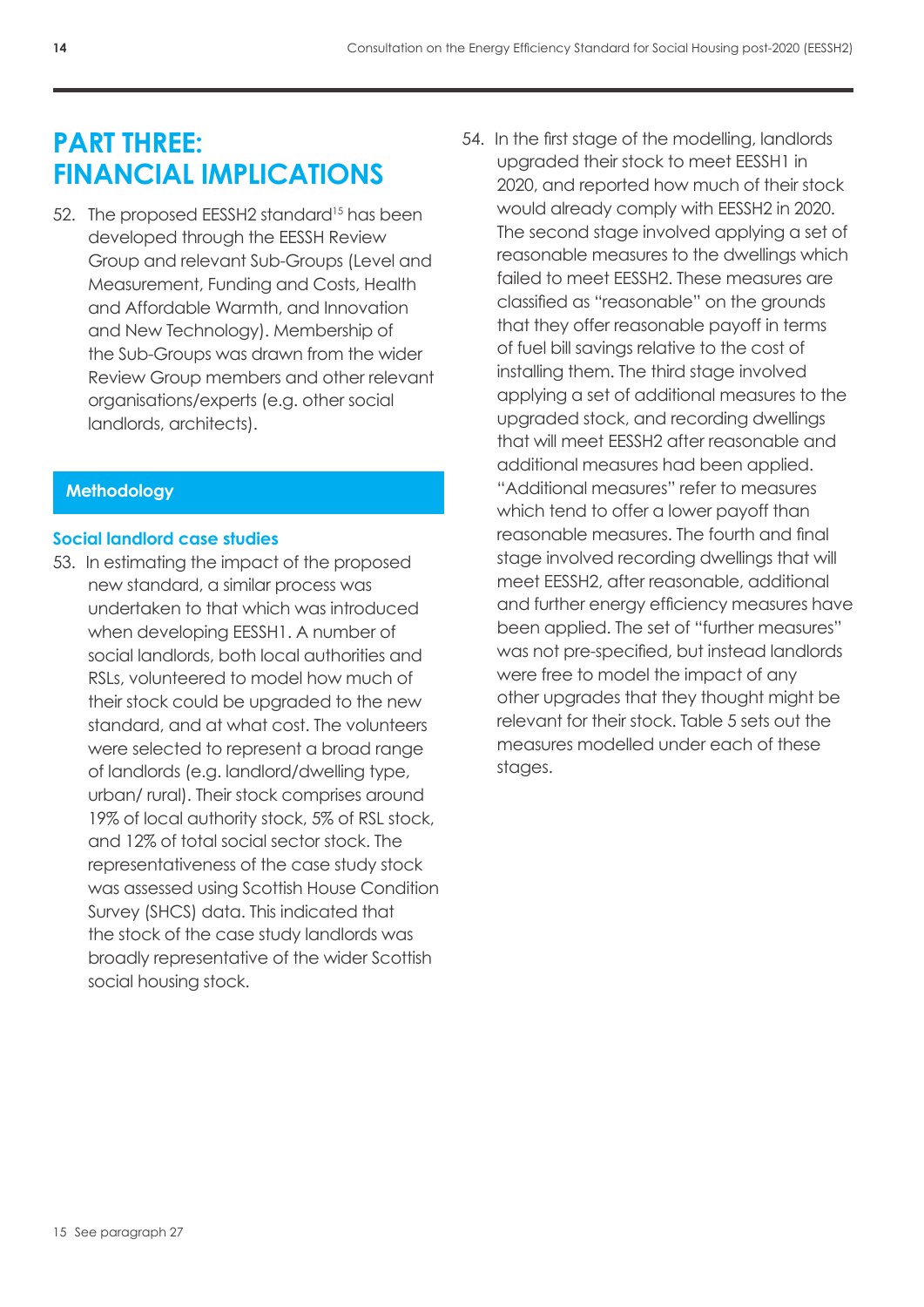#### **Table 5: Measures modelled by case study landlords for EESSH2**

## **Reasonable Measures**

Switch from existing heating system to condensing gas boiler

- Upgrade existing gas boiler
- Double glazing
- Secondary glazing
- Heating controls
- Storage heaters
- Loft insulation top up
- Floor insulation
- Compact fluorescent lighting
- External Solid Wall insulation
- Internal Solid Wall insulation
- Water heat reclamation
- Thermostatic Radiator Valves (TRVs)
- Cavity Wall Insulation
- Hot water tank and pipe insulation
- Replace secondary heating
- Flat roof insulation
- Room-in-the-roof insulation
- Switch from storage heaters to electric wet
- Switch from storage heaters to gas
- Switch from storage heaters to air source heat pump
- Switch from storage heaters to quantum storage

## **Additional Measures**

Biomass boiler Air source heat pump Ground source heat pump Solar hot water (solar thermal) Solar Photovoltaic (PV) Micro combined heat and power

#### **Further Measures**

Insulated doors Cavity wall insulation with external Triple glazing Flue Gas Heat Recovery Battery storage linked to PVs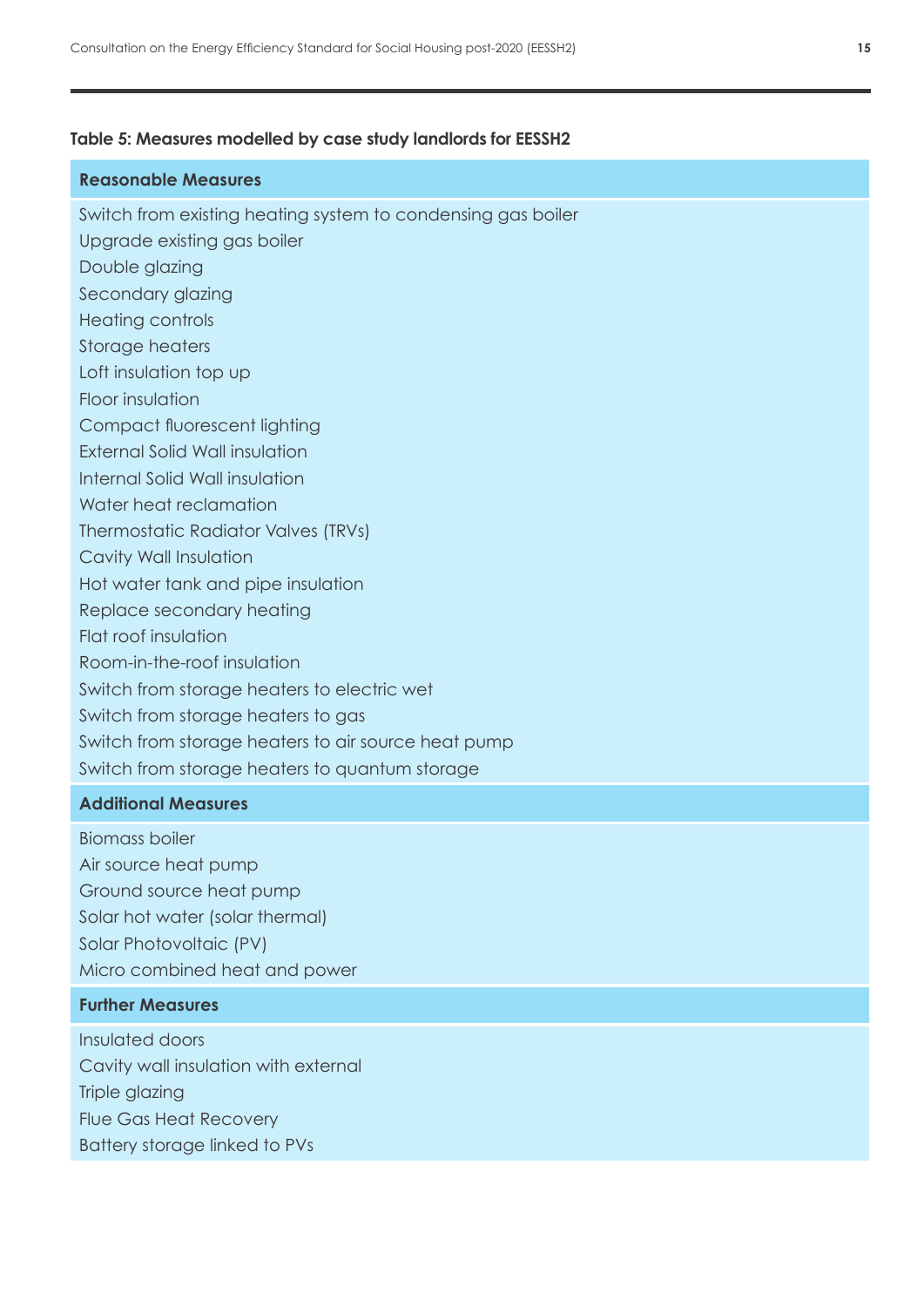## **National Household Model**

55. A parallel cost/benefit analysis was undertaken by the Scottish Government using the National Household Model (NHM), which is also used by the UK Government and the Committee on Climate Change. The base year stock was drawn from the SHCS, and an assumption for demolitions

and new build was then applied for future years. The flexibility of the NHM allowed a slightly different modelling approach to be used – instead of applying upgrades in a set order, the model searched through a set of measures (see Table 6) to find the subset of measures which met the specified EPC rating at the lowest upgrade cost.

#### **Table 6. Measures modelled in National Household Model for EESSH2**

| <b>Insulation and heating efficiency</b> | <b>Renewables</b>        |
|------------------------------------------|--------------------------|
| Gas boiler upgrades                      | Air source heat pumps    |
| Cavity wall insulation                   | <b>Biomass boilers</b>   |
| Double glazing                           | Ground source heat pumps |
| Draught proofing                         | Solar PV                 |
| External wall insulation                 | Solar thermal            |
| Floor insulation                         |                          |
| Internal wall insulation                 |                          |
| Loft insulation (top-up)                 |                          |
| Low energy lighting                      |                          |
| Secondary glazing                        |                          |
| Storage heater                           |                          |
| Tank insulation                          |                          |

- 56. The list of measures modelled in the NHM is not exhaustive; for example, community heating was not modelled as the NHM is not designed for spatial analysis. In addition, various restrictions were placed on the availability of measures to try to account for problems that may arise in practice. For example, only 50% of pre-1919 stone dwellings were assumed to be suitable for wall insulation, and for solar PV, not only were mid- and ground-floor flats excluded, but in addition it was also assumed that only 50% of top-floor flats and houses which have a roof of at least 30m<sup>2</sup> also have a suitable pitch and orientation for solar panels.
- 57. The base year stock was first upgraded to meet EESSH1 in 2020 at least cost, and the costs and benefits of EESSH2 were then calculated by upgrading this stock to meet EESSH2 in 2032.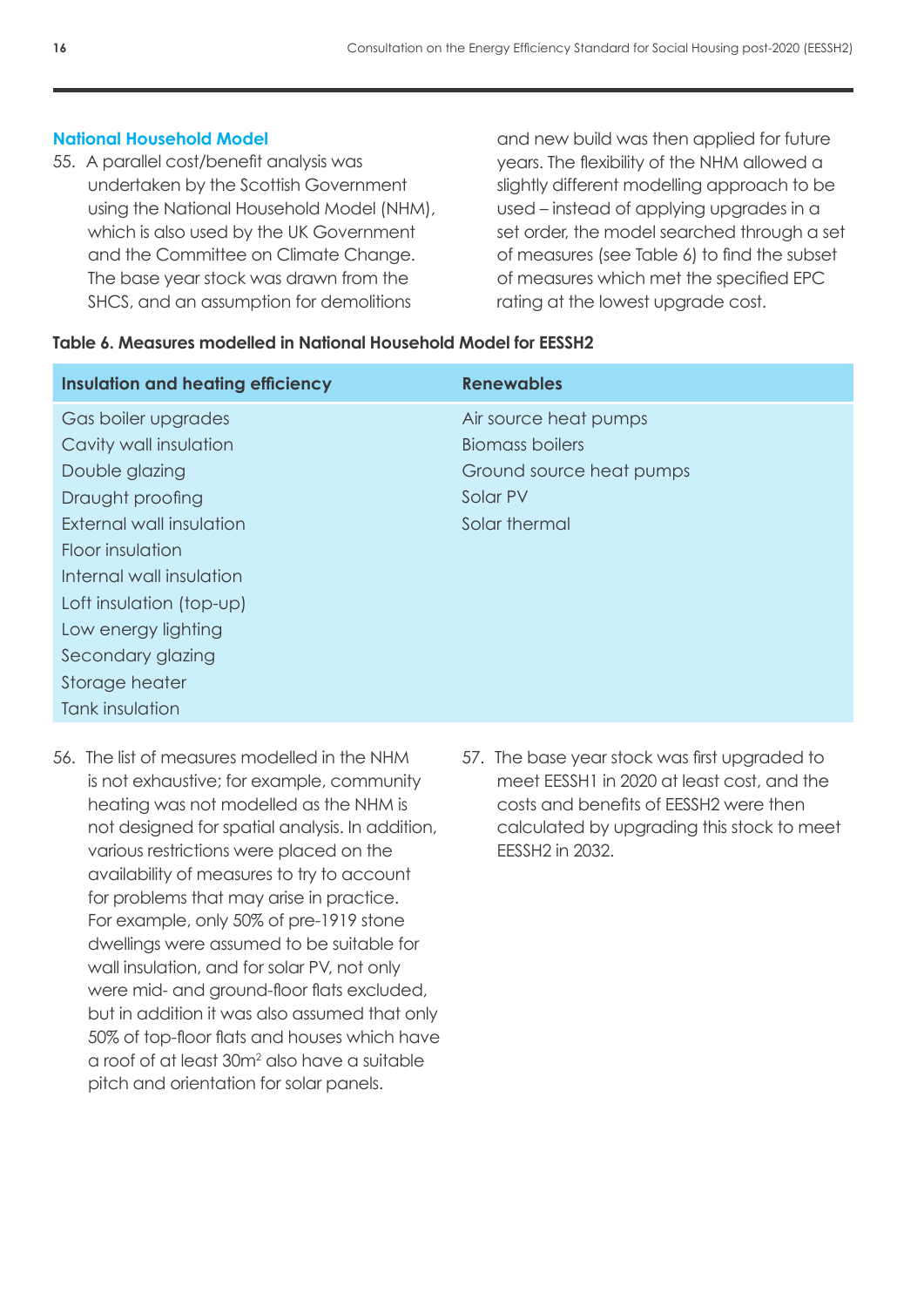#### **Attainment rates and costs**

58. As set out previously, the case study exercise was broken down into four stages: upgrading to EESSH1, then applying reasonable, additional and further measures. Figure 1 shows how the attainment rate of EESSH2 increased at each stage of the modelling.



# **Figure 1. EESSH2 attainment rates after different stages of case study exercise Figure 1. EESSH2 attainment rates after different stages of case study exercise**

59. As the case studies cover a significant share on the total whole, due to any bias as a result share of the total social housing stock smaller sample. While the same (c.12%), and the case study stock is broadly to the NHM results, the effect me representative of the wider social stock, extending the random nature of the the case study results were grossed up to and the weighting factors estimate indicative figures at the Scottish the survey results reflect the overal and RSL sectors, the survey results reflect the overal level. These are reported in Table 7, which and the server than the region of the sector as level. These are reported in Table 7, which also provides the results from the NHM by are likely to be significant technique sample. The sample of the sample. The sample of the NHM by way of comparison. While the results for developments which could affect the survey of comparison. case study landlords are broken down enthand over that one of upgrades, as well d into the local authority and RSL sectors, extending and carbon intensity of different this breakdown should be regarded as less entigures should be regarded as intensive robust than the results for the sector as a results, the effect may be smaller to the random nature of the sampling as the same of the sampling as the sampling as the same of the sampling as the same of the sampling as the same of the sampling as the same of the sam

whole, due to any bias as a result of the smaller sample. While the same point applies to the NHM results, the effect may be smaller due to the random nature of the sampling as well as the weighting factors to ensure the survey results reflect the overall stock. Given that over the period to 2032 there are likely to be significant technological developments which could affect the type and costs of upgrades, as well as the cost and carbon intensity of different fuels, the figures should be regarded as indicative rather than precise.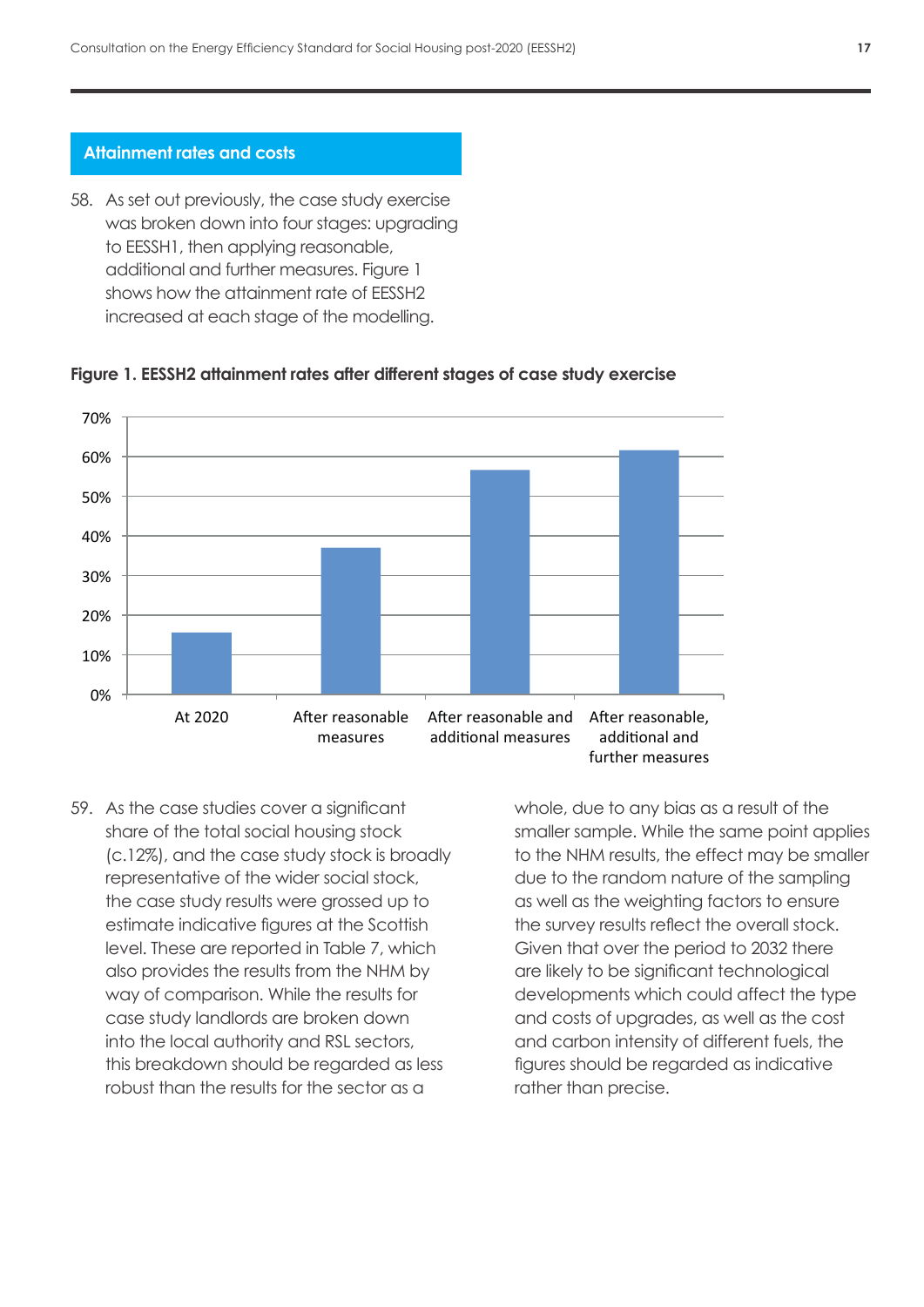|                                               | LAs                                     | <b>RSLs</b> | <b>All social</b><br><b>landlords</b> |
|-----------------------------------------------|-----------------------------------------|-------------|---------------------------------------|
|                                               | Case studies grossed up to sector level |             |                                       |
| <b>EESSH 2 compliance</b>                     | 55%                                     | 87%         | 62%                                   |
| <b>Total cost</b>                             | £1.5bn                                  | $£1.9$ bn   | £3.4bn                                |
| Cost per dwelling not meeting EESSH 2 in 2020 | £5,500                                  | £9,300      | £7,100                                |
| Cost per all dwellings in stock               | £4,800                                  | £6,900      | £5,800                                |
| <b>National Household Model</b>               |                                         |             |                                       |
| <b>EESSH 2 compliance</b>                     | 47%                                     | 51%         | 49%                                   |
| <b>Total cost</b>                             | £1.7bn                                  | £2.0bn      | £3.7bn                                |
| Cost per dwelling not meeting EESSH 2 in 2020 | £5,100                                  | £5,600      | £5,400                                |
| Cost per all dwellings in stock               | £5,000                                  | £5,400      | £5,200                                |
| Cost per upgraded dwelling <sup>1</sup>       | £5,300                                  | £6,100      | £5,700                                |

# **Table 7. Projected compliance rates and costs of EESSH2**

*1. The case study results did not report on the number of dwellings which will not meet EESSH2 in 2020, but which were not*  upgraded in the modelling because no upgrades were considered technically suitable. This is likely only to apply to a small *number of dwellings, as confirmed by the NHM modelling – the cost per upgraded dwelling in the NHM results* (£5,700) *is only somewhat higher than the cost per dwelling not meeting EESSH2 in 2020* (£5,400).

- 60. The results in Table 7 show that, based on the case study results, it is estimated to cost around £3.4bn to achieve just over 60% attainment of EESSH2, as compared to a cost from the NHM modelling of £3.7bn to raise about half of the stock to EESSH2. Given the somewhat different characteristics of the stock in the two modelling exercises, differences in software used, and different modelling approaches, these results can be considered to be broadly similar.
- 61. The average costs are calculated in different ways. Dividing the total cost by the stock which will not meet EESSH2 in 2020 gives an average cost of £7,100 in the case study exercise, as compared to a corresponding cost of £5,400 in the NHM exercise. Dividing the total cost by total stock gives an average of £5,800 for the case study as compared to £5,200 for the NHM. Thus the NHM results have both a lower average cost as well as a lower projected attainment rate. The reason why the average cost in the NHM is lower but total cost is higher is because, as noted above, the NHM modelling allows for a degree of demolition and new build over time, and thus the total stock for EESSH2 is larger than in the case study results, which are grossed up using the latest (2016) published stock figures.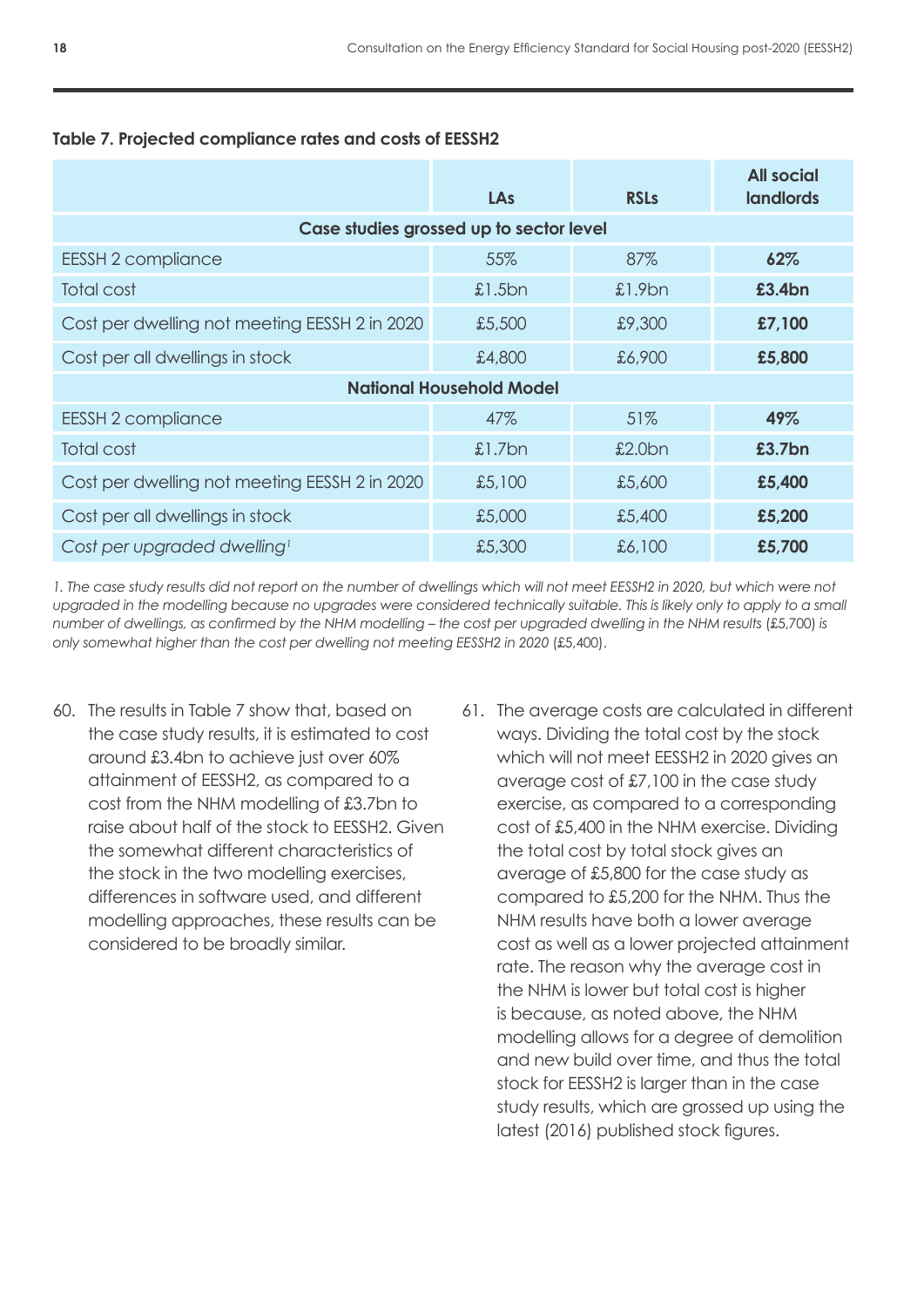#### **Benefits**

62. While the benefits of meeting EESSH2, in terms of fuel bill and energy savings and carbon abatement, were not reported in the case studies, they are available from the NHM modelling, as set out in Table 8.

#### **Table 8. Benefits of meeting EESSH2 (NHM modelling)**

| Total annual fuel bill savings                   | £110 million              |
|--------------------------------------------------|---------------------------|
| Average fuel bill savings for upgraded stock     | £160                      |
| Total annual energy savings                      | 1.3 TWh                   |
| Average annual energy savings for upgraded stock | 940 kWh                   |
| Carbon abatement – including electricity         | $0.4$ MtCO <sub>2</sub> e |
| Carbon abatement – excluding electricity         | $0.2$ MtCO <sub>2</sub> e |

- 63. Tackling fuel poverty is at the forefront of our ambitions for EESSH2, and NHM projections indicate that meeting the new standard could reduce the average annual fuel bill of homes which are upgraded by c.£160, producing total savings of over £100m per year.
- 64. Meeting EESSH2 is further estimated to reduce annual carbon emissions by around 0.4 MtCO $_2$ e for all fuels. This estimate is based on current carbon intensity factors; the saving will be lower depending on the degree to which the electricity and gas grids are decarbonised over time. Since emissions from generating electricity are attributed to the energy rather than the residential sector for the purposes of climate change reporting, Table 8 includes the estimated annual carbon abatement from fuels other than electricity, of 0.2 MtCO<sub>2</sub>e.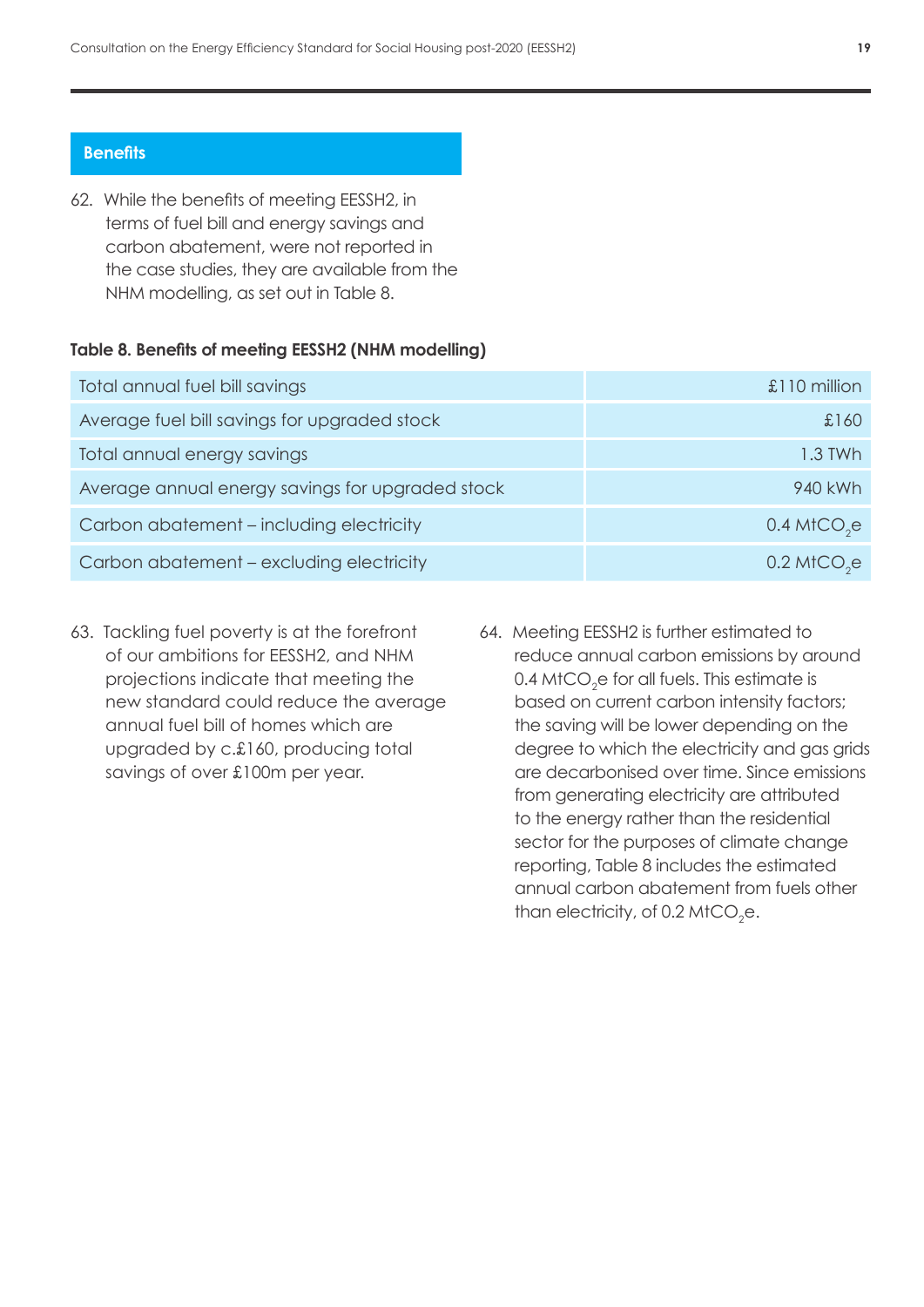# **Funding**

- 65. Data on investment to date indicates that most of the funding for meeting the EESSH has come from landlords own resources.<sup>16</sup> A variety of funding sources to help landlords meet EESSH are available, and these include:
	- **Climate Challenge Fund (CCF)** delivered by Keep Scotland Beautiful on behalf of the Scottish Government. CCF provides support to communities to take local action on the impacts of climate change.
	- **Energy Company Obligation (ECO)**  UK Government scheme placing an obligation on energy suppliers to meet carbon and fuel bill reduction targets. Funding available via energy companies for energy efficiency measures, subject to certain criteria.<sup>17</sup>
	- **Help to Heat** Subsidises gas connections for households that meet certain criteria relating to fuel poverty risk. This can include connections carried by independent gas transporters.
	- **Feed in Tariffs** Delivered by energy providers. Whoever owns the renewable system will be paid for any electricity generated and surplus electricity exported to the national grid.
	- **Renewable Heat Incentive (RHI)** Similar to the feed in tariffs however there are some important differences due to the fact there is no 'National Grid for Heat' and so importing and exporting heat is not relevant.
	- **Home Energy Efficiency Programmes for Scotland: Area Based Schemes (HEEPS:ABS)** Delivered by the Scottish Government via local authorities. Provides

funding to private sector households for installation of energy efficiency measures. Can be accessed by social landlords to help owners/private landlords in mixed tenure schemes.

- **HEEPS: Loans (Registered Social Landlords Scheme)** Delivered by the Energy Savings Trust. Provides interest-free, unsecured loans from £100,000 to £1m repayable over up to 10 years, to assist RSLs improve the energy efficiency of their stock or reach the EESSH target.
- **Community and Renewable Energy Scheme** Delivered by Local Energy Scotland. Provides loan finance of up to £150k to not-for-profit community based organisations to cover pre-planning costs for any renewable project.
- **District Heating Loan Fund** Delivered by the Energy Savings Trust. Provides loans up to £400,000 on a commercial basis to support district heating networks.
- **Renewable Energy Investment Fund**  Delivered by Scottish Enterprise Scottish Investment Bank. Key areas for support are: marine, district heating and community energy.
- **Scottish Partnership for Regeneration in Urban Centres (SPRUCE)** The Scottish Government established SPRUCE using European Regional Development Funds in conjunction with the JESSICA (Joint European Support for Sustainable Investment in City Areas) programme. The fund manager is Amber Infrastructure. Social housing providers are invited to develop renewable energy projects and energy efficiency schemes as part of the retrofit of their existing housing stock.

<sup>16</sup> Total investment to meet EESSH in 2016/17 was £100m (£112m in 2015/16). Around 80% of this came from social landlords' own resources, with around 20% from other funding sources e.g. the Scottish Government, UK Government, ECO. Landlords forecast £140m investment to meet EESSH in 2017/18

<sup>17</sup> The ECO3 consultation was launched on 30 March and is available at: <https://www.gov.uk/government/consultations/energy-company-obligation-eco3-2018-to-2022>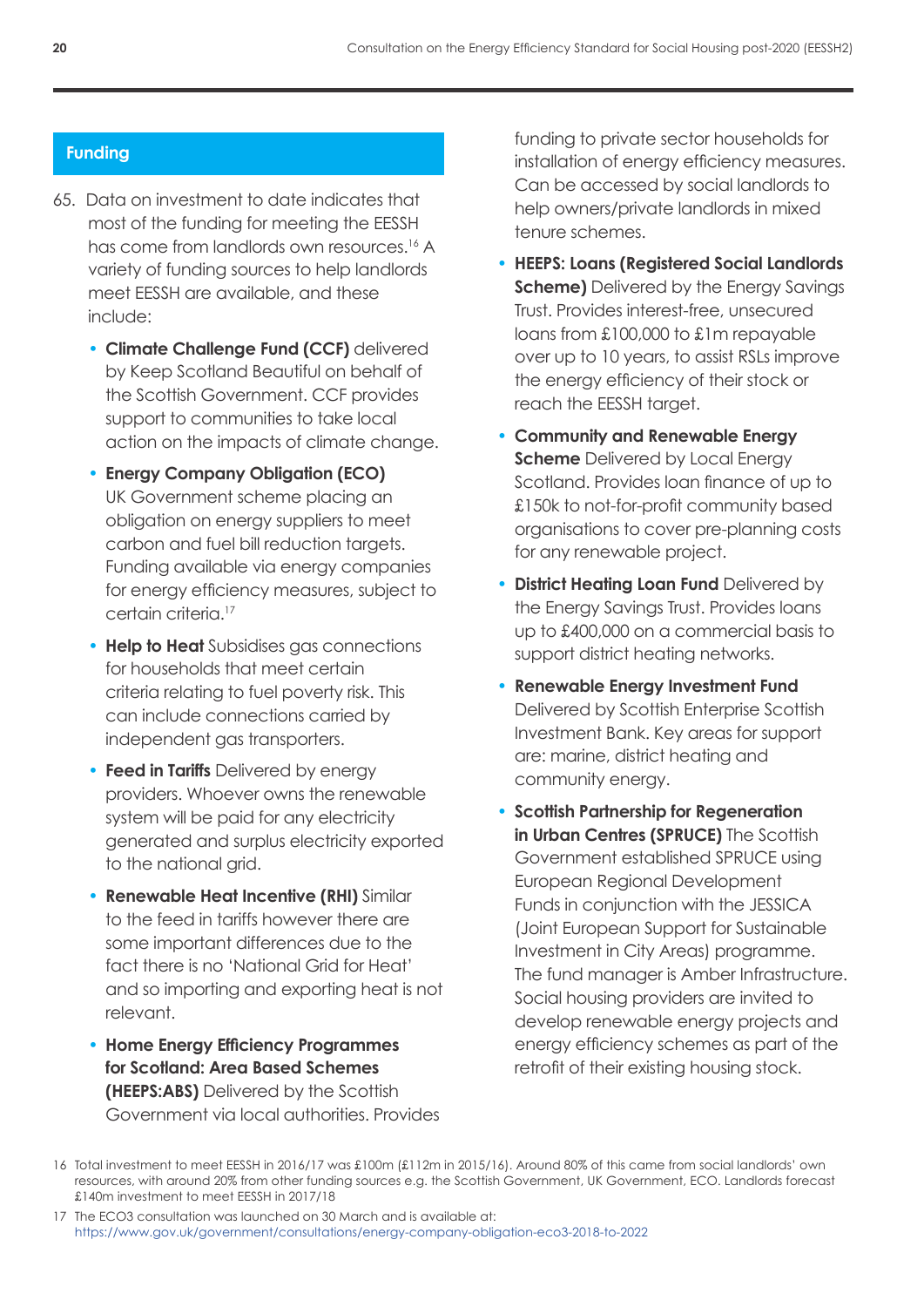- 66. Through the EESSH Review Funding and Costs Sub-Group, a number of recommendations were made regarding effective funding for EESSH2. It should be noted that Scottish Government does not have direct control over all funding streams available to social landlords to assist in the attainment of EESSH. Recommendations from the Sub-Group include:
	- comprehensive, multi-year funding streams to be considered for introduction at the earliest opportunity in support of EESSH2. Longer-term funding will realise a wide range of benefits for landlords and contractors alike, particularly in rural areas;
	- where practical, universal access and eligibility should be considered, with the launch of Energy Efficient Scotland and publication of the Energy Efficient Scotland Route Map providing an opportunity in this regard. This may be particularly helpful when considering investment in mixed tenure blocks and, beyond the existing offering through the equity loans pilot<sup>18</sup> and its potential expansion, should be aligned with energy efficiency offerings to the PRS and owner occupied sector;
	- given their shared outcomes, the numerous existing funding streams should be consolidated where possible to encourage a simplified and effective funding offering;
	- to ensure best value is achieved and savings delivered, collaborative procurement (including through access to Scotland Excel frameworks) is to be encouraged;
	- landlords should take every opportunity to share their best practice and experience (good and bad) e.g. through the EESSH Knowledge Hub or EST Green Network for Social Housing;<sup>19</sup>
- seed corn funding should be considered to support delivery of feasibility studies, improving levels of expertise and providing a wider resource for all landlords to inform investment decision-making;
- similarly, funding is to be considered to support the development of a small group of experts to assist landlords in delivering energy efficiency projects. This would be a national resource, of particular assistance to those landlords who may not have the capacity or experience in securing suitable funding, and may also realise benefits in employment and training opportunities for young people;
- buddying is to be developed to assist landlords in meeting EESSH2 (and should be established practice before 2020). Representative bodies (e.g. SFHA, GWSF) may assist in this regard;
- to ensure that EESSH2 is not a barrier to sensible investment, innovative interventions must be eligible for funding (e.g. technology that may not be recognised by SAP). Consideration should be given to fast-tracking such interventions, with enabling/incentivising funding to kick-start these approaches. This may also encourage smaller landlords to be involved, and again should be ready for introduction from the commencement of EESSH2.

18 Further information is available at: <http://www.energysavingtrust.org.uk/scotland/grants-loans/heeps/heeps-equity-loan-scheme> 19 See<http://www.energysavingtrust.org.uk/scotland/tools-calculators/green-network-social-housing>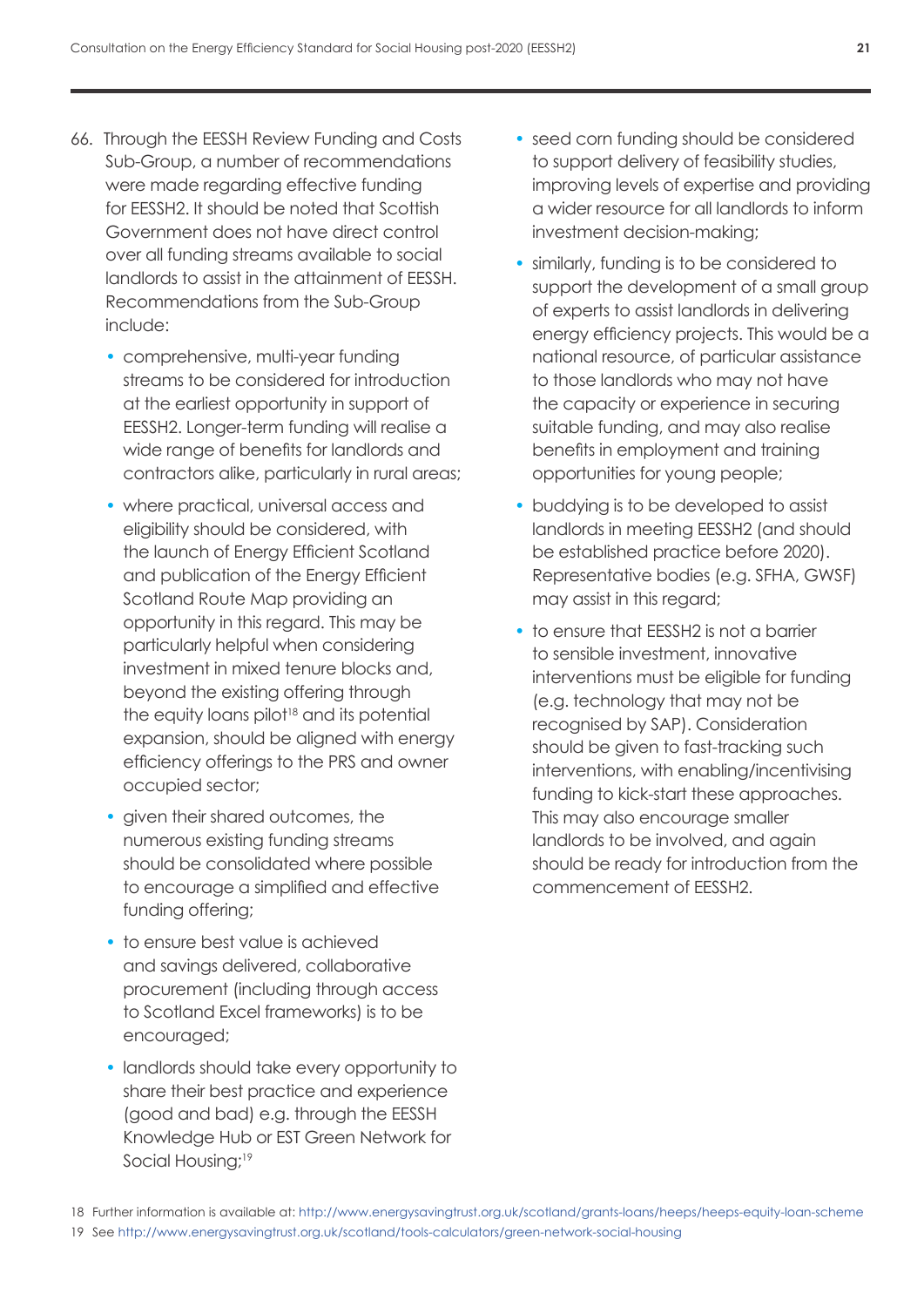- 67. With proposed targets for domestic heat from low-carbon technologies by 2032, a focus in the early years of EESSH2 on energy efficiency and bringing off-gas grid properties (predominantly, though not exclusively, rural) up to the standard is advised. Funding options are to be developed to specifically help landlords with off-gas grid properties maximise their attainment of EESSH2, and should be ready for introduction from the commencement of EESSH2.
- 68. EESSH2 will be delivered within the wider context of Energy Efficient Scotland. In terms of funding support, it will draw on the success to date of the HEEPS Area Based Schemes and Warmer Homes Scotland, and may include continued provision of grant and loan support followed by expanded and directed incentivisation. The Energy Efficient Scotland Route Map sets out the detail of how the programme will be implemented, including detail on energy efficiency standards for the owner occupier sector and the PRS with cross-tenure funding considerations crucial to meeting standards.

**Question 12: Do you have any views on the assessment of (a) costs, (b) benefits and (c) funding implications of EESSH2?**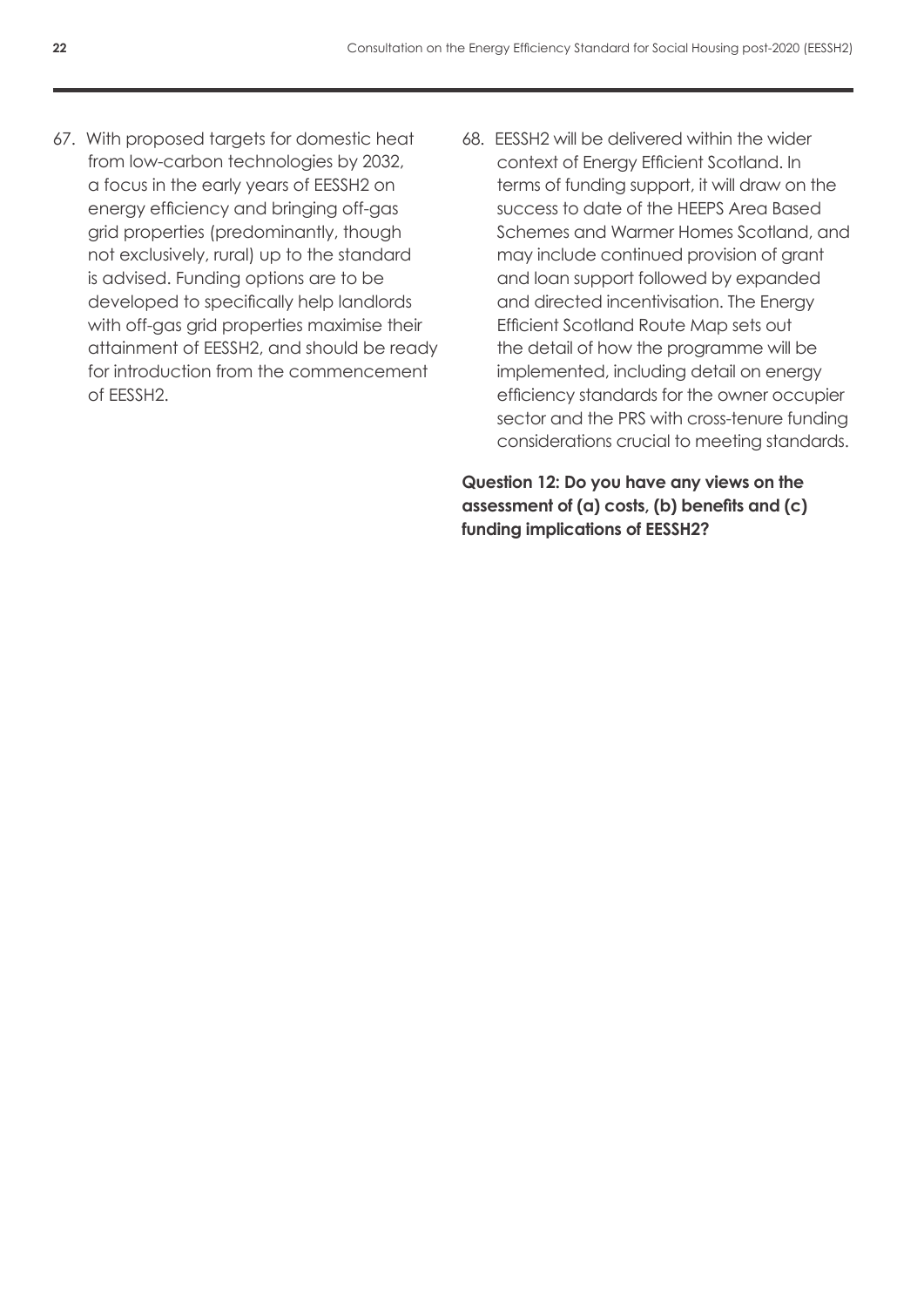# **PART FOUR: IMPACT ASSESSMENTS**

- 69. Under our wider plans for Energy Efficient Scotland, and alongside this consultation document, we have published impact assessments for Energy Efficient Scotland which include considerations of EESSH2.<sup>20</sup> These include:
	- A Business and Regulatory Impact Assessment.
	- An Equalities Impact Assessment.
	- An Environmental Impact Assessment.

We welcome views on our assessment of the impact of the proposals which we set out in these documents. There is an opportunity to comment on the impact assessments through the Energy Efficient Scotland consultation, and encourage all relevant parties to respond to the consultation.

20 The Impact Assessments are available at:

Energy Efficient Scotland – Partial Business and Regulatory Impact Assessment<https://beta.gov.scot/ISBN/9781788518529> Energy Efficient Scotland – Environmental Assessment: Environmental Report <https://beta.gov.scot/ISBN/9781788518512> Energy Efficient Scotland – Equality Impact Assessment <https://beta.gov.scot/ISBN/9781788518482>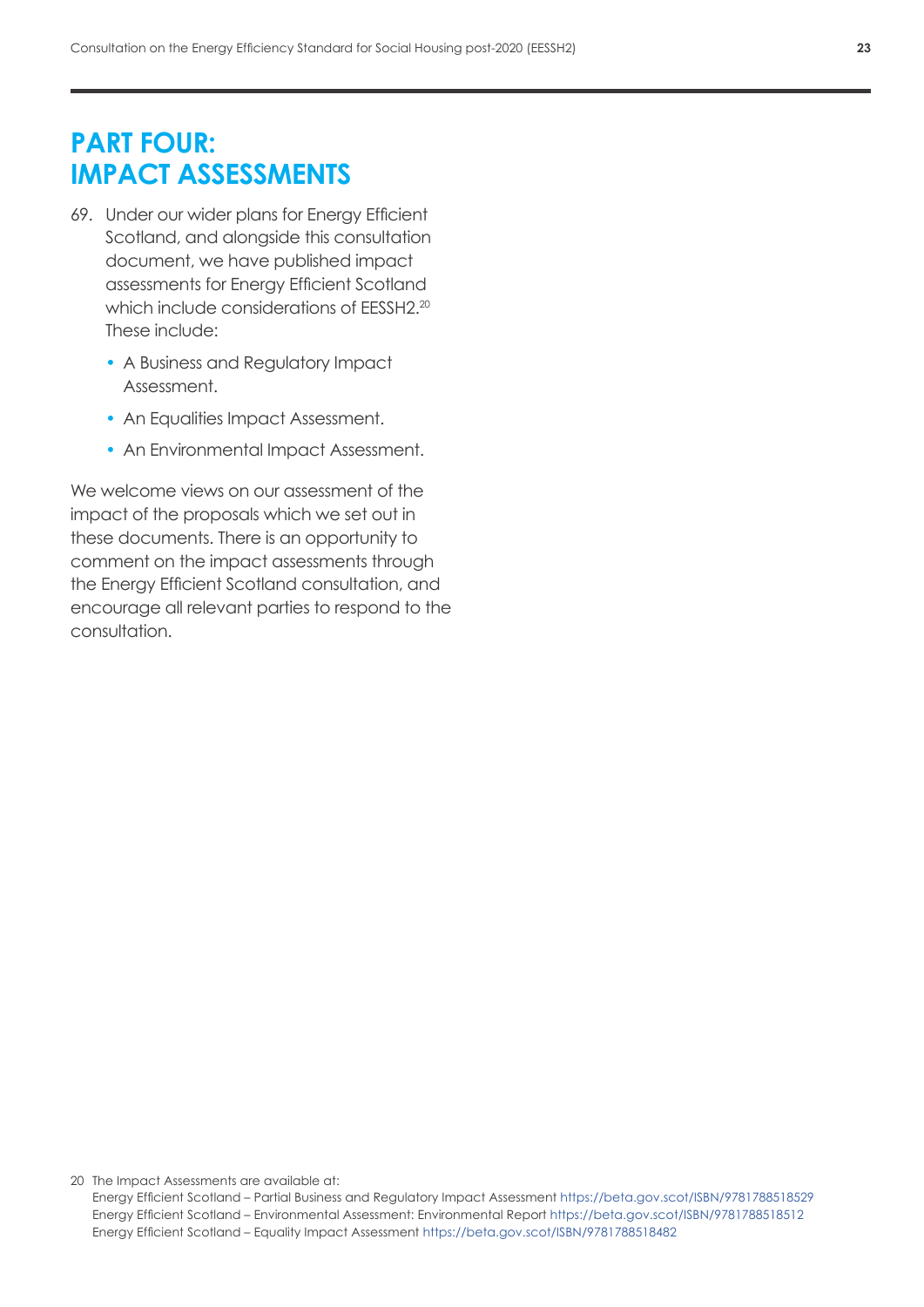# **PART FIVE: HOW TO RESPOND**

# **Submitting Your Response**

- 70. We are inviting responses to this consultation by 27 July 2018.
- 71. Please respond to this consultation using the Scottish Government's consultation platform, Citizen Space. You can view and respond to this consultation online at: [https://consult.gov.scot/better-homes](https://consult.gov.scot/better-homes-division/social-housing-post-2020)[division/social-housing-post-2020.](https://consult.gov.scot/better-homes-division/social-housing-post-2020) You can save and return to your responses while the consultation is still open. Please ensure that consultation responses are submitted before the closing date of 27 July 2018.
- 72. If you are unable to respond online, please complete the Respondent Information Form (see "Handling Your Response") to:

**Consultation on the Energy Efficiency Standard for Social Housing Scottish Government 1H South Victoria Quay Edinburgh EH6 6QQ**

73. It would be helpful to have your response by email or using the electronic response form. The electronic response form can be accessed at the following website address: [https://consult.scotland.gov.uk.](https://consult.scotland.gov.uk) You can also email your response to [EnergyEfficientScotland@gov.scot.](mailto:EnergyEfficientScotland%40gov.scot?subject=)

# **Handling Your Response**

- 74. If you respond using Citizen Space [\(http://consult.scotland.gov.uk/\)](http://consult.scotland.gov.uk/), you will be directed to the Respondent Information Form. Please indicate how you wish your response to be handled and, in particular, whether you are happy for your response to be published.
- 75. If you are unable to respond via Citizen Space, please complete and return the Respondent Information Form included in this document. If you ask for your response not to be published, we will regard it as confidential, and we will treat it accordingly.

# **Publication of Responses**

- 76. Where respondents have given permission for their response to be made public, and after we have checked that they contain no potentially defamatory material, responses will be made available to the public at [http://consult.scotland.gov.uk.](http://consult.scotland.gov.uk/) If you use Citizen Space to respond, you will receive a copy of your response via email. Following the closing date, all responses will be analysed and considered along with any other available evidence to help us. Responses will be published where we have been given permission to do so.
- 77. Everyone who responds should be aware that the Freedom of Information (Scotland) Act 2002 applies to the Scottish Government. We would therefore have to consider any request made to us under the Act for information relating to responses made to this consultation exercise.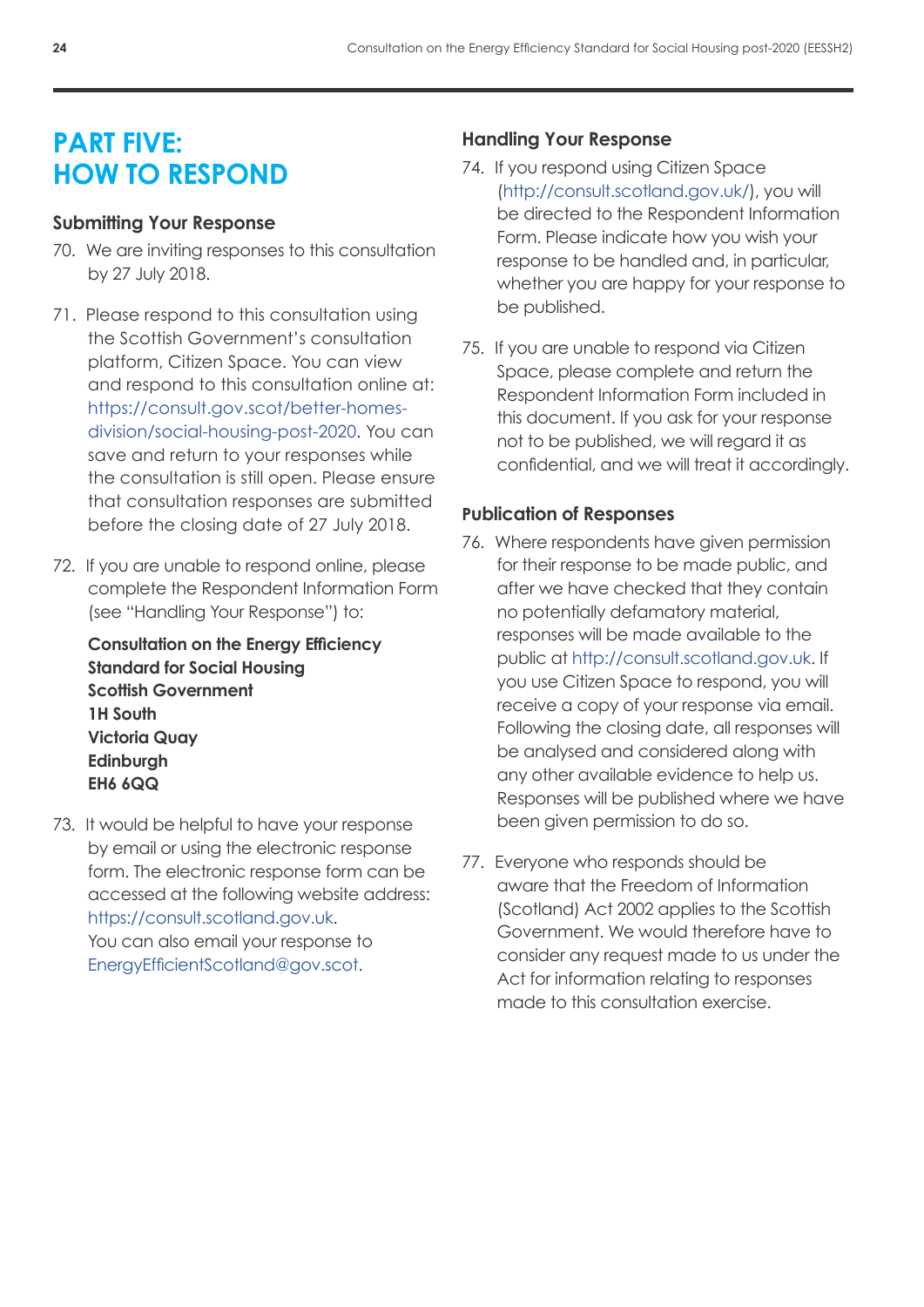# **Comments and Complaints**

78. If you have any comments about how this consultation exercise has been conducted, please send them to:

**Consultation on the Energy Efficiency Standard for Social Housing Scottish Government 1H South Victoria Quay Edinburgh EH6 6QQ**

# **Scottish Government Consultation Process**

79. Consultation is an essential part of the policy‑making process. It gives us the opportunity to consider your opinion and expertise on a proposed area of work. You can find all our consultations online: [http://consult.scotland.gov.uk](http://consult.scotland.gov.uk/). Each consultation details the issues under consideration, as well as a way for you to give us your views, either online, by email or by post. Consultations may involve seeking views in a number of different ways, such as public meetings, focus groups, or other online methods such as Dialogue [\(https://www.ideas.gov.scot\)](https://www.ideas.gov.scot).

- 80. Responses will be analysed and used as part of the decision-making process, along with a range of other available information and evidence. We will publish a report of this analysis for every consultation. Depending on the nature of the consultation exercise the responses received may:
	- indicate the need for policy development or review;
	- inform the development of a particular policy;
	- help decisions to be made between alternative policy proposals; and
	- be used to finalise leaislation before it is implemented.
- 81. While details of particular circumstances described in a response to a consultation exercise may usefully inform the policy process, consultation exercises cannot address individual concerns and comments, which should be directed to the relevant public body.

# **Next steps**

82. The Scottish Government will review responses to the consultation before reaching a final view on the standard for EESSH post 2020.